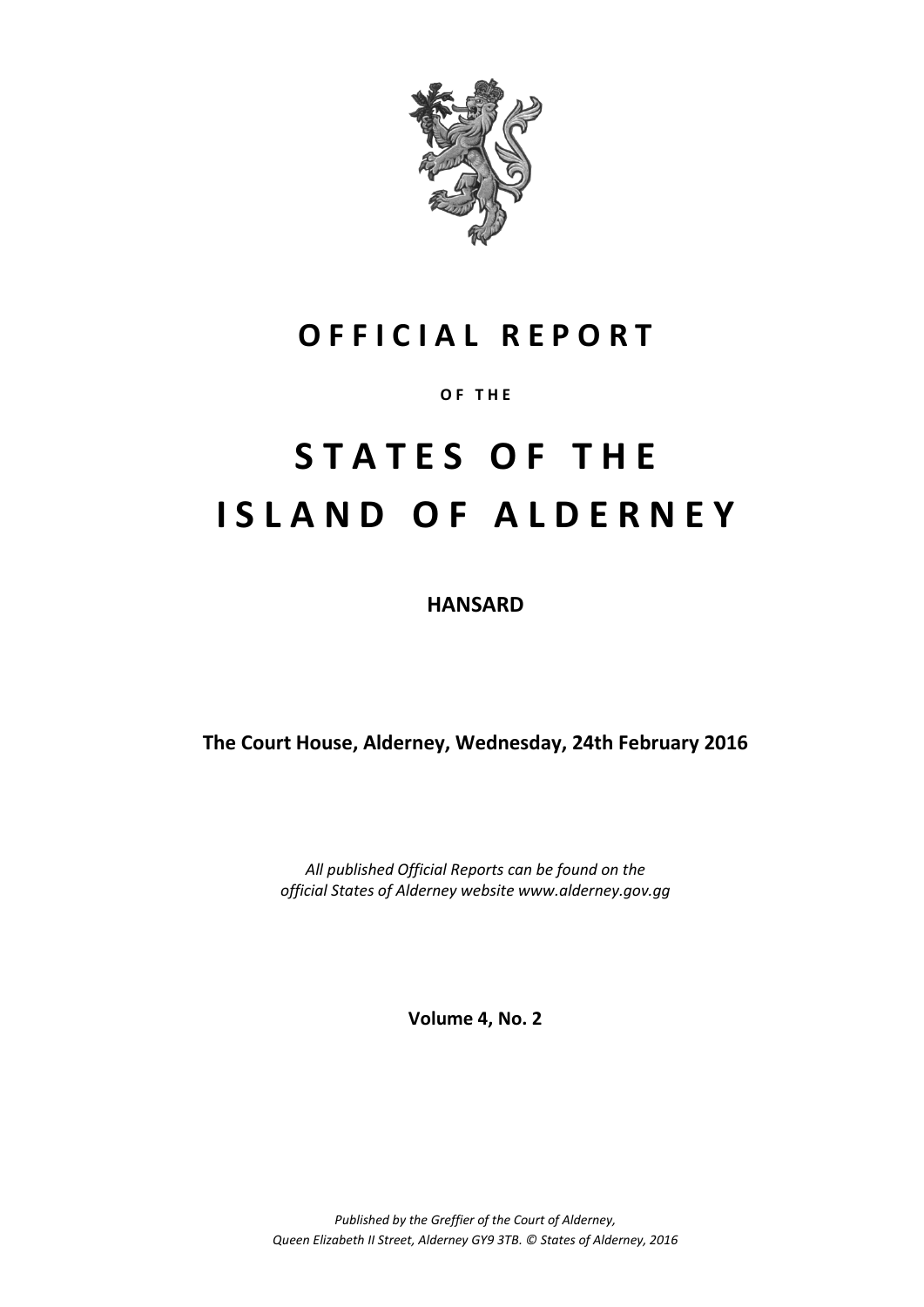#### **Present:**

#### **Mr Stuart Trought, President**

#### **Members**

Mr Matt Birmingham Mr Neil Harvey Mr Louis Jean Mr Robert McDowall Mr Graham McKinley Mrs Norma Paris Mr Steve Roberts Mr Chris Rowley Mr Francis Simonet Mr Ian Tugby

#### **The Greffier of the Court**

Mr Jonathan Anderson

## **Business transacted**

| Convener's Report of the People's Meeting held on 17th February 2016 29                   |  |
|-------------------------------------------------------------------------------------------|--|
|                                                                                           |  |
| II. Review of the Financial Relationship between Guernsey and Alderney - Item approved 30 |  |
| III. Aurigny Air Services – Vote of no confidence in its management – Item not carried 39 |  |
| IV. Questions and Reports – Frequency of Policy and Finance Committee meetings –          |  |
|                                                                                           |  |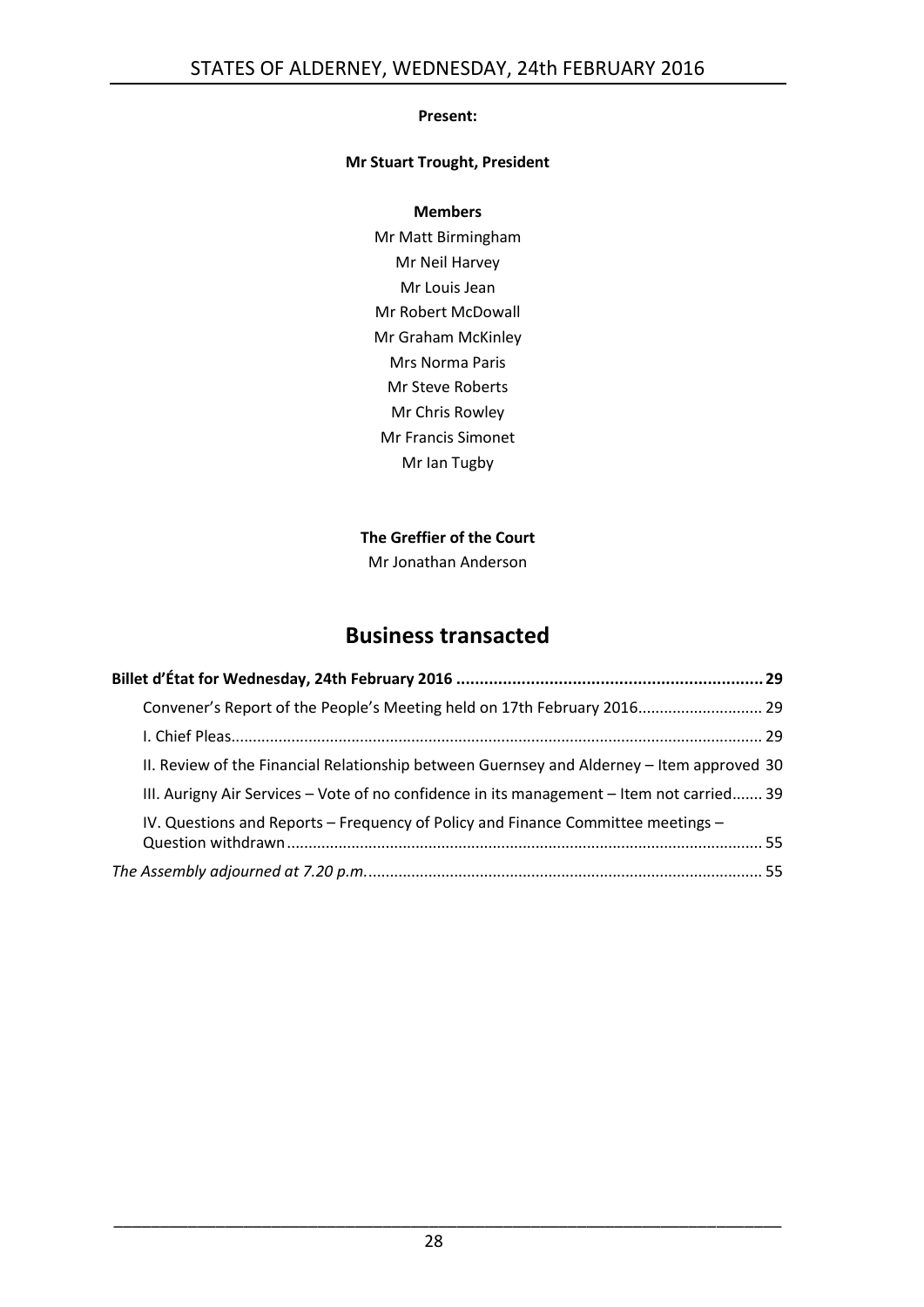# States of Alderney

#### *The States met at 5.26 p.m. in the presence of Colonel Colin Mason, a representative of His Excellency the Lieutenant-Governor of the Bailiwick of Guernsey*

[THE PRESIDENT *in the Chair*]

### **PRAYERS**

*The Greffier*

# <span id="page-2-0"></span>Billet d'État for Wednesday, 24th February 2016

**ROLL CALL**

*The Greffier*

#### **Convener's Report of the People's Meeting held on 17th February 2016**

<span id="page-2-1"></span>**The President:** Before we move on to Item I, Mrs Paris, as Convener, could you give us the Report from the People's Meeting, please.

5

#### **Mrs Paris:** Certainly.

Convener's Report from the People's Meeting dated 17th February 2016. I was ably assisted by the Chief Executive and the Treasurer and the President. Six other States' Members were in attendance, as were 45 members of the public and five members of the press.

10

**The President:** Thank you very much.

#### **I. Chief Pleas**

<span id="page-2-2"></span>*Item I.*

*Persons whose names are included on the Register of Voters and who have given due notice will address the States on matters of public interest.*

**The President:** Monsieur Greffier.

**The Greffier:** Sir, the first Item this evening is Chief Pleas.

15 I confirm that I have not received any Chief Pleas for this evening's meeting, sir.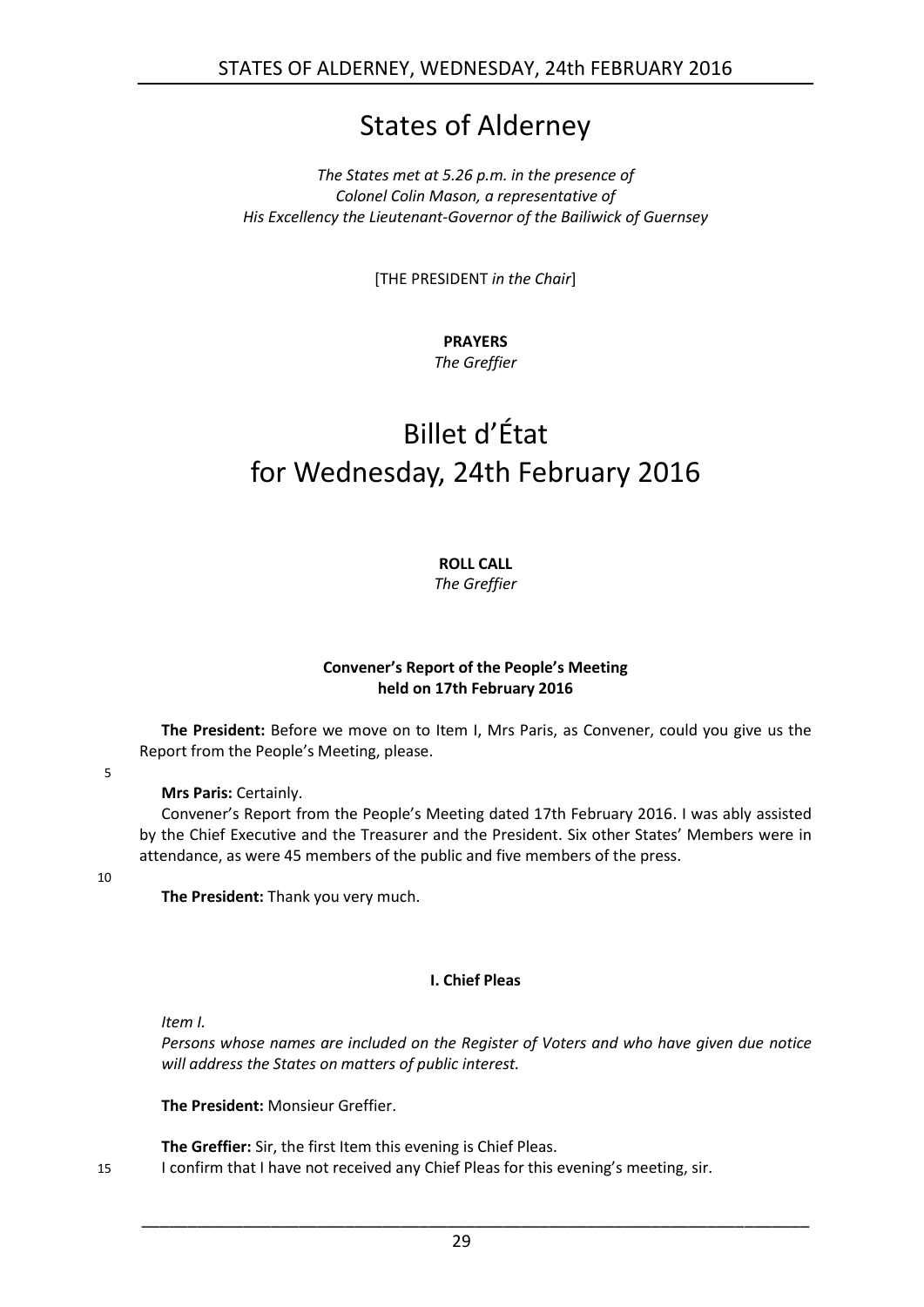**The President:** I can confirm I have received none either. Mrs Paris, as Convener, were there any comments on Item I?

**Mrs Paris:** There were no comments on this Item.

**The President:** Thank you very much indeed.

#### **II. Review of the Financial Relationship between Guernsey and Alderney – Item approved**

<span id="page-3-0"></span>*Item II.*

*The States of Alderney is asked:*

*to note the Policy Letter 'The Review of the Financial Relationship between Guernsey and Alderney' being considered by the States of Deliberation and subject to the approval of the report and proposals contained therein by the States of Deliberation to direct the Policy and Finance Committee to prepare a project plan to implement the proposals so that they have effect in Alderney.*

**The President:** We move to Item II, please.

**The Greffier:** Thank you, sir.

25 Item II this evening is the Review of the Financial Relationship between Guernsey and Alderney.

A letter has been received from Mr McDowall in his capacity as Chairman of the Policy and Finance Committee. The States of Alderney have been asked to note the policy letter, the 'Review of the Financial Relationship between Guernsey and Alderney', being considered by the

30 States of Deliberation and, subject to the approval of the report and proposals contained therein by the States of Deliberation, to direct the Policy and Finance Committee to prepare a project plan to implement the proposals so that they have effect in Alderney.

**The President:** Thank you, Monsieur Greffier.

35 Mrs Paris, as Convener, were there any comments on this Item, please?

**Mrs Paris:** Yes, sir, there were.

Questions were raised about the high cost of education per pupil in Alderney. It was noted that transport costs are incorporated in the higher education costs, and it was also noted that 40 the integrity of the figures across several Departments, not just Education, is questionable, especially as no separate figures for Alderney have been produced since 1995, and that vigilance will be required when there are detailed negotiations regarding service level agreements.

**The President:** Thank you very much, Mrs Paris.

45 Mr McDowall, I believe you wish to propose this.

**Mr McDowall:** Yes, indeed. Thank you very much, Mr President, ladies and gentlemen.

I would like to begin, first of all, by thanking everyone who has participated in bringing this document as far as we have, particularly Mr Langlois, who is Chairman of the Alderney Liaison 50 Group. (**A Member:** Hear, hear.) I would like to thank all the politicians here who have contributed, and in Guernsey, and civil servants and even consultants who have been engaged in this exercise.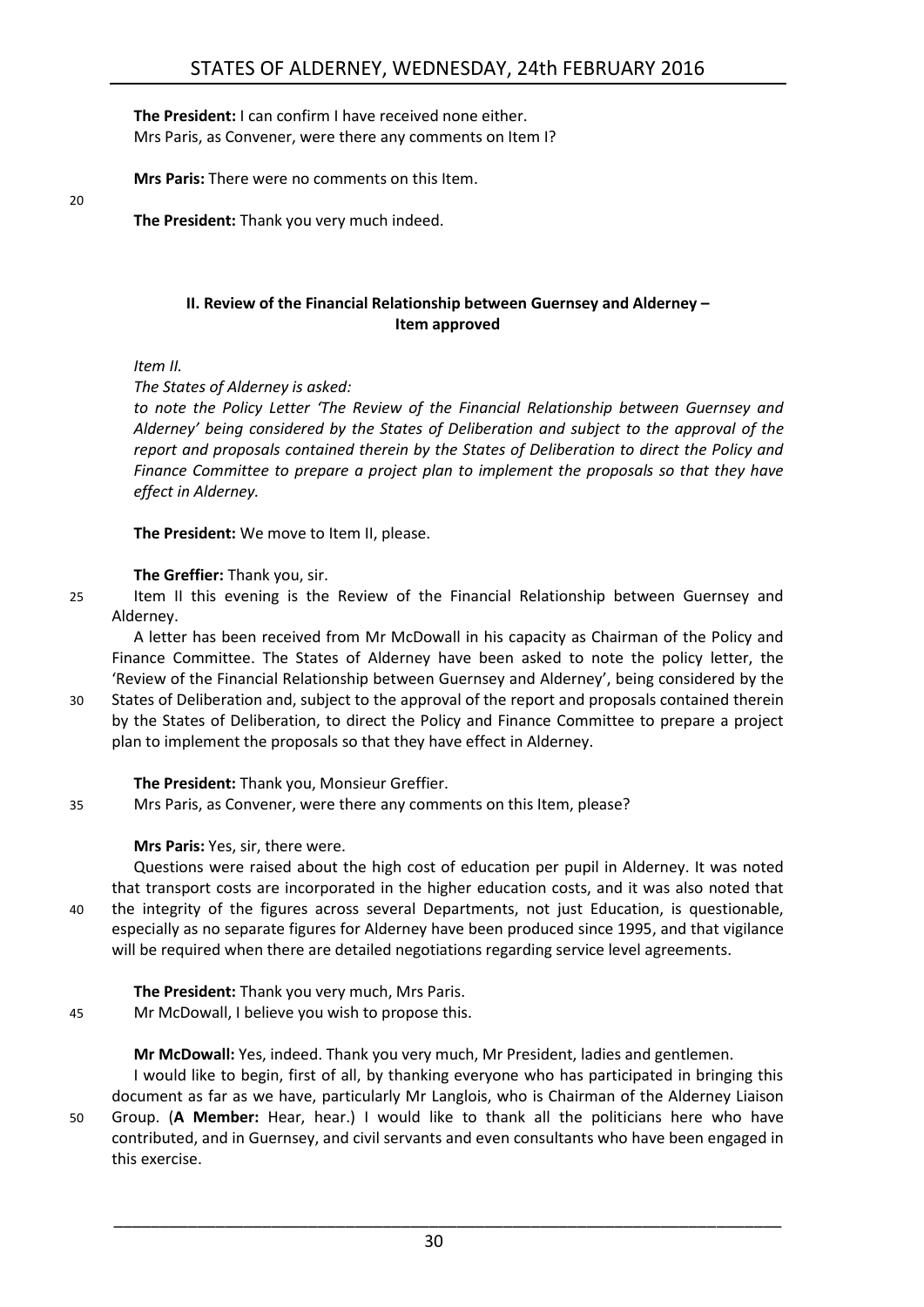This is really the beginning of a journey; it is not the end of a journey. But before I get on to talking about the journey, I would like to just refer to a couple of the aspects of this which were 55 raised in the States in Guernsey, because I was there in attendance at that meeting.

First of all, the breakwater: it was firmly and robustly stated by many of the States of Guernsey Deputies that indeed the breakwater is firmly a States of Guernsey obligation under the Defence Agreement and that they have full responsibility for maintenance of the breakwater. This prompted Mr Ogier, who is the Minister responsible, to state that there will be 60 a full proposal on the maintenance of the breakwater in the new session of the States of Guernsey. We look forward to that with eager anticipation, I am sure.

The second point came up – which, to tell you the truth, I was rather flummoxed at, at first – from Mr Dorey, that we should put immigration controls into Alderney. I did, I think, get to the bottom of this, because his concern appears to be that people in late middle age or retirement

65 who come to settle in Alderney, after establishing residence can call upon the health services of Guernsey and can use them. Apparently there have been some abuses, particularly in the orthopaedic area, of people coming here and having hip and knee replacements and so on. So that was what that concern was about.

I think there would be an easy way to remedy this  $-$  but that is a debate for another time  $-$  in 70 ensuring that people who come in late middle age or retirement can evidence appropriate levels of private health insurance. That is a very easy way to cure those sort of issues.

Otherwise, I was very pleased with the very strong, supportive approach from the Deputies in Guernsey for this.

It is a very lengthy paper and I am sure you have all devoured the figures in detail. As was 75 stated at the People's Meeting, the integrity of figures varies from Department to Department and we must rightly be very cautious as we go forward in terms of the plans.

I would like to just refer to some of the items at the back. There are actually 12 proposals. Six or seven of them do require project plans going forward, and these are things that we must get underway soon. Some of them require particular and immediate resolutions on formulae and so

- 80 on. I think the ones that will interest people most, I suspect, are how we address the Airport, the runway, and indeed service level agreements for the transferred services. There are other more technical issues and some of them will put more burden on the Treasury & Resources Department in Guernsey in terms of publishing figures yearly.
- The big concern that has been expressed to me about this is: are there risks in doing this? 85 Well, of course, there are risks in everything, but they have to be managed. What I would like to set out this evening – and obviously we will be discussing this in Policy and Finance and other meetings over the next few months as we go forward – are what I think need to be the guiding principles in terms of managing the finances going forward. I think it is very important that the progress is continuously monitored within the States by the CEO and whoever is the Chair of
- 90 P&F with regular and continuous reporting to P&F, and also the full States because I think there are going to be some very interesting issues that come up in this which will require full States' discussion and debate.

I think it also needs to be predicated on what I would term a medium-term financial strategy, covering the years 2017-20, and I think they need to be based on broadly the following 95 principles. These are just my own rough formulations of them.

I think there needs to be no net real-term increase in public expenditure unless funded from income sources other than direct taxation. What I mean by that is coins and stamps and that sort of thing. So if there are other sources of income, well, clearly we could increase expenditure.

100 I think there needs to be no material adjustment to the tax bases or the tax structures within this period, and by 'material' I am talking about over 10% of the actual tax take. There are inevitably going to be tweaks and so on, but I think we need to adhere to that.

31

I think there needs to be full analysis of tax policies to be carried out during that period with independent advice. I pause here because I have already had some advice on tax. Someone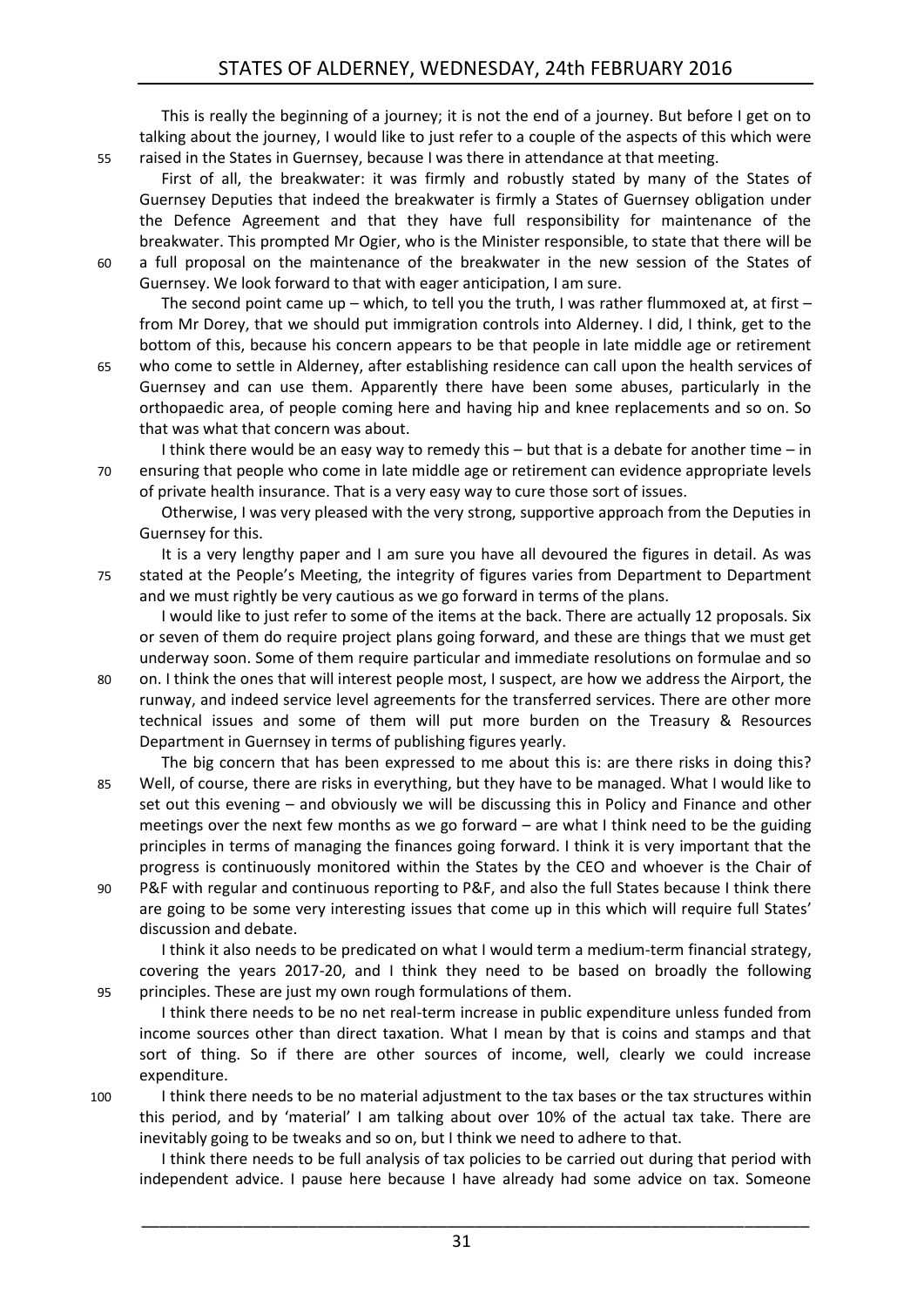105 came up to me and said, 'Why don't we abolish liquor duties right away? That would encourage a lot of tourists.' Well, yes, of course it would – whether you want those sort of tourists I am not sure. There was someone else – and it was not Mr Jean, to clear him of any abuse on this ... Someone who is a private landlord came up to me and said, 'We need tax incentives for capital investment by private landlords.' I can reassure you it was not Mr Jean!

110 So we do need independent tax advice and I think this needs to be culminated in detailed and fully costed proposals, which need to be subject to public consultation. Tax is an unpleasant medicine, but the public has to take it – but at least consult the public over it.

I also think there should be no material changes to taxation levels, deviation from Guernsey levels, until 2020. So we do need to more or less run in line over that period.

115 I think also – and there will be some groans at this – we do need a board of expert external advisers to establish guidance, advice and support for the development of long-term financial strategies, including infrastructure, investment proposals, taxation policies and so on. And all this will need regular monitoring through the Liaison Group comprising politicians from Alderney and Guernsey – the one we currently call the Alderney Liaison Group. Whether it continues with 120 that name going forward, I am not sure.

I think those are very important points to bear in mind as we go forward, because we do not wish to make reckless changes quickly. Guernsey itself is going through some financial challenges and we do not want to be one of those financial challenges.

So that is broadly my summary. It is a lengthy report but I commend it to the States.

125 Thank you.

**The President:** Thank you, Mr McDowall. Mr Simonet, I believe you wish to second this.

#### 130 **Mr Simonet:** Yes, sir, I do indeed, Mr President.

I think the renewal of this financial relationship between Guernsey and Alderney is the result of hard work, in-depth analysis and a lengthy dialogue between the two Islands.

Of course, as Mr McDowall has said, there is a lot more work yet to be done by our own Policy Committee. These initial measures of placing the responsibility for the collection and 135 spending of local taxes on the States of Alderney will test our ability to take more control of our finances from Guernsey in the future. The performance of our States in the administration of these additional duties will be closely monitored by our own 2,000-strong scrutiny committee. I am, however, confident that we will be up to the task and I am pleased to second this Item.

140 **The President:** Thank you very much, Mr Simonet.

Does any other Member wish to speak on Item II? Mrs Paris.

#### **Mrs Paris:** Thank you, sir.

Whilst I approve of this financial review and I think an excellent job has been done by 145 everyone who has been involved in it, I do have some concerns about the timetable and the amount of detail that we do have to sort ourselves out with.

But I also have one outstanding concern, which I am afraid, despite what Mr McDowall has said about the breakwater, continues to be a concern. At paragraph 75 of the Review of the Financial Relationship it is agreed in principle – and I quote – that as a cost item the Alderney

- 150 breakwater needs 'to remain within the purview of the funding provided by Guernsey from the pooled pots of Income Tax and Social Security contributions'. As we are all very well aware, the maintenance of the breakwater has never been part of the transferred services for which we pay our taxes. It was taken over from the UK in 1987 as part of an agreed package of measures offered in response to a request from HM Government for a contribution from the Bailiwick
- 155 towards the cost of defence and international representation. Without any value being put upon the services received from the UK in lieu of it, it would appear that the cost of breakwater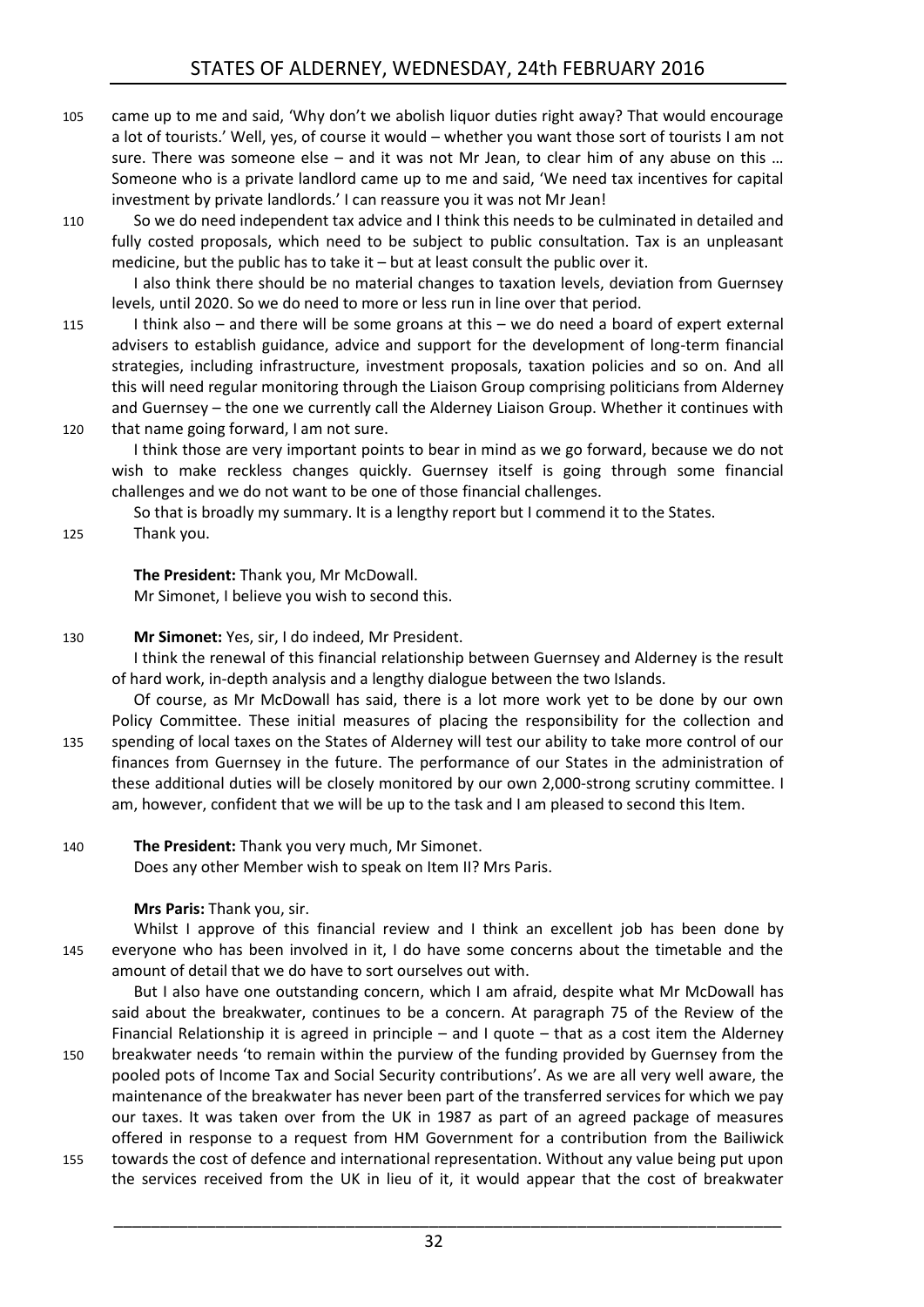maintenance will now be held entirely against our account with Guernsey. This is blatantly incorrect. Whilst I can sympathise with Guernsey that they may feel that they did not get much of a bargain out of whatever arrangements were in place in the 1940s, when the UK handed 160 them over to the Germans without a shot being fired in their defence, nevertheless defence and international representation currently must have a value.

What this is, as far as international representation is concerned, I am not at all clear. However, I will give you a starting point to consider as far as defence is concerned. Most countries spend at least 2% of their GDP on defence, which in Guernsey's case would mean an 165 annual spend of approximately £4.7 million. This figure may well be unreasonable and excessive in terms of the needs of our breakwater, but perhaps we should be looking to negotiate down from that position to make sure that enough is spent to keep our harbour safe.

**A Member:** Hear, hear.

170

**The President:** Thank you, Mrs Paris.

Does any other Member wish to speak on Item II? Mr Harvey.

**Mr Harvey:** Thank you, sir.

175 Mr President, fellow States Members, I am pleased to support this Item. It is something I have always supported, both here in Alderney and in the States of Deliberation in Guernsey.

The 1948 Agreement, which has stood the test of time, was always meant to be a transitional arrangement, and as we near its 70th birthday it is high time to review it. I mentioned about this review starting about 18 or 24 months ago to somebody today and they pointed out it has been 180 reviewed almost since the ink was dry in 1948, so this is just the latest in a series of reviews.

Most urgent, I believe, is the transfer of responsibility to Alderney for the setting and collection of all rates and fees on properties and excise duties. Such a change will provide us with some measure, albeit a rather limited one, in controlling our economy and reflect the very real differences in the business environment in Victoria Street when compared with, say, the

185 Lower Pollet.

It is inevitable now, with such a complex review, as has been alluded to before, that there are some areas which need to be clarified, defined, or at least highlighted. I will keep this as brief as I can.

Paragraph 69 indicates that:

For Guernsey it is likely (subject to further more detailed research) that the effect on its budget would be neutral or slightly reduced …

190 I suspect the devil is in the detail there and I should therefore like a firm commitment from the Chairman of Policy and Finance that no changes will be made to our budgetary structure without reference to this Assembly before we are presented with the 2017 Budget, because by the time we are here discussing the 2017 Budget it is almost too late to make any changes to what is a fundamental shift in our tax structure. So I think that reassurance is absolutely 195 essential.

If I pick up the points that others have made, paragraph 77 refers to the inclusion of Alderney Airport within future research  $-1$  cannot disagree with that  $-$  and refers to the possibility of 'radical options'. I know Mr McDowall is wedded to the idea of a public-private partnership and I certainly would not discount such an option, but we need to look very carefully at any proposal

200 which relieves Guernsey of the costs of the Airport and returns control – superficially attractive though they may seem – unless firstly our somewhat broken Airport is fixed, not just fit for the next two to five years as some people are proposing at the moment, and also to bear in mind that a private operator would be motivated purely by profit. Shorter hours, lower categorisation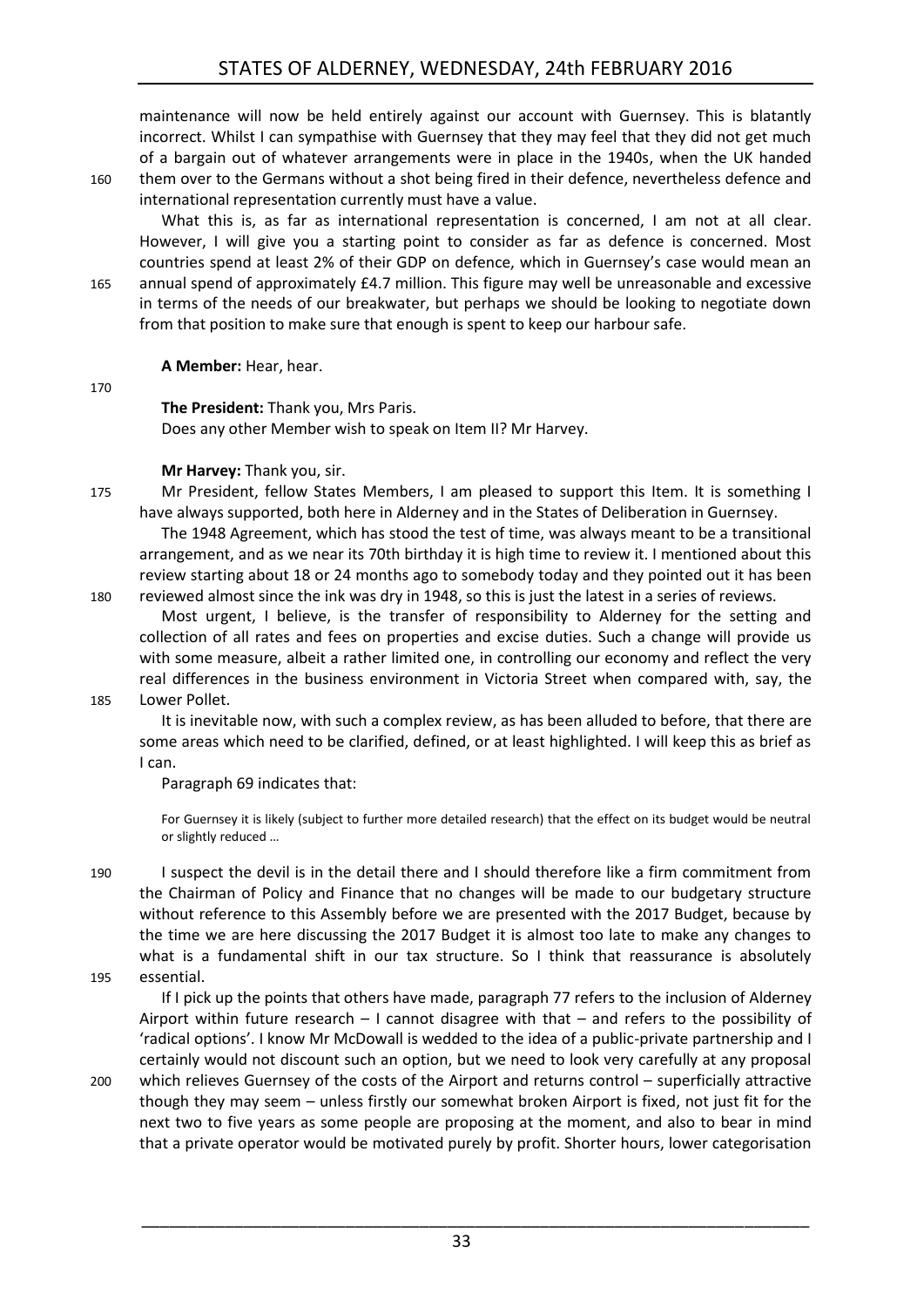of the airfield or increased fees might all meet that requirement, but to the detriment of our 205 economy.

My other concern is the timing of the considerable work which this review requires. Recommendations 6 and 7 cover much of this, but as I see it there seem to be three main workstreams: consideration of all changes to procedures and administration set out in the Taylor Report – an excellent report with sound recommendations; secondly, proposals to modify the

210 funding of the transferred services and other large-cost items, including the Airport, the breakwater, which we have discussed, and the Aurigny deficit; and thirdly, the establishment of service level agreements for transferred services.

The first two of these are to be completed in time for the Guernsey Budget Report in October, so really we are talking about six months to address all of those issues, including some

- 215 of which will be potentially policy proposals of a very far-reaching consequence. By any measure, these demanding pieces of work, I should be delighted if the changes to property taxes and excise duties can be agreed and actioned by 2017, but I think the big-ticket items need much more mature consideration. Indeed, I would be very concerned if the discussions and debates between the two States about how our Airport might be financed in the future was
- 220 allowed to slow down further the glacial progress in bringing our critical runways up to scratch. We do not have the luxury of time to fix the main runway, which is too narrow, too fragile and too unfit for purpose to wait for blue-sky thinking about the next 25 years, and any excuse for further delay is just not acceptable.
- Personally, I would have preferred any policy decision for these ideas for change and the 225 funding of these items to have been excluded altogether from the 2016 programme. We must maintain the impetus for investment in the runway, surveying of the breakwater and management of our air routes without any distractions in 2016.

I will support the report, but again I look for reassurance from Mr McDowall that the longterm ambition to control more of our own destiny will not jeopardise the short-term imperatives 230 for action on these critical items.

**The President:** Thank you, Mr Harvey. Does any other Member wish to speak? Mr Jean.

235 **Mr Jean:** Thank you, sir.

Although our States here in Alderney is unusual in the way it has gone about processing this particular Item … Firstly, we had the report on the financial transformation at our meeting back in December. Many of you will remember I asked a series of questions. The questions I asked centred around the transformation itself. I asked for reassurance that no new taxes would be 240 created. I understand that this question is not easy to answer. I did not feel that I got a

- satisfactory answer to the question. In fact, the Chairman, Mr McDowall, said later in another meeting, humorously, that he had suitably fudged the answer. I am going to attempt to get an answer to that question by approaching it in a different way.
- As I see it, there are two or more separate sections where new taxes could be applied. One 245 direction might be corporate or utility, and the other would be domestic tax directly affecting the public. My direct concern is that any new taxes are not to be aimed at working families or old-age pensioners and small businesses. We already know that they are the lifeblood in any community and that over these difficult years the ability for those sections of our community … As I have mentioned before, there are less Guernsey pounds earned here in Alderney, as shown
- 250 clearly in the report on the Airfield Requête. There is no doubt that, although part of the conjoined economy, the Guernsey pound buys less here in Alderney than in Guernsey, with oil, petrol, diesel and electricity, freight and travel all costing more here. We should do all we can to protect the people who in my opinion remain vulnerable, so I am asking for an assurance that no new taxes for those sections of our community would be raised.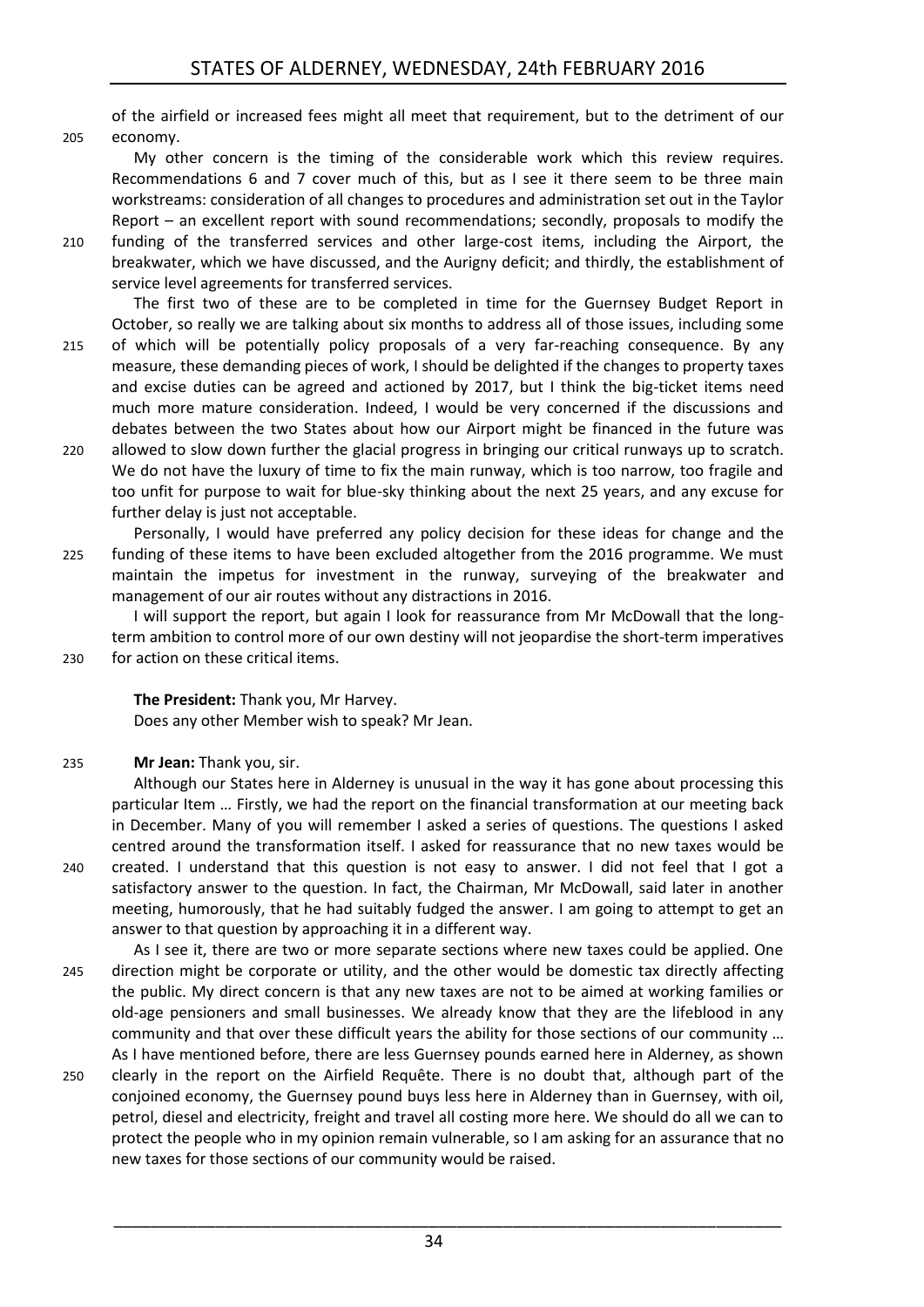255 The financial transformation, if handled with wisdom, could present the opportunity for the Alderney Government to redress the balance in two or three areas – and I do realise that this would take time.

For many years now I have mentioned that we have remained for some considerable amount of years outside of the Guernsey tax footprint. An opportunity through the transformation: it 260 may be possible in time to regularise this situation.

I believe the opportunity this Financial Transformation Plan represents for Alderney is a great one. In fact, it is the most significant change since the 1948 Agreement was drawn up and since the decision in 1997 to bury what was then called the subvention. I was a Member of the States at that time and one of those who took the decision to bury the subvention, or the difference 265 between profit and loss. I realise times have moved on.

Last week, FTP was passed with a unanimous vote for the legislation in Guernsey, and in my opinion there is in this document before us for approval today from Guernsey particular recognition of the economic situation here in Alderney, presenting us with opportunity through good management of our own affairs.

270 What does this all mean and how does it translate? If passed today, it will mean more responsibility. We will need to take care, to spend money wisely. To me, the way ahead is clear: the money we spend on behalf of the public for whom we work, we should spend as if we were spending our own money and look in every way to obtain the best value for it. When we spend public money, the spend does not need to be complicated, as I have said time and time again. 275 Alderney is small and we need to spend our money in a more direct way to problem areas – we

all know where they are.

There is in this FTP more responsibility, and alongside that comes more accountability. We should accept these responsibilities with open arms for the opportunities contained within the FTP. We have a Treasury Department that is capable of handling this well and I thank all at 280 Treasury for the important role that I know they will have to play.

I support the Financial Transformation Plan. It is up to the States of Alderney to accept the responsibility and, as I said in Guernsey, to step up to the plate and do this job well, or we will lose it and the responsibility and the autonomy that we are gaining through this proposed legislation.

285 I would extend my particular thanks to Deputies Alistair Langlois, the Chief Minister, Jonathan Le Tocq, Gavin St Pier and the whole of the Guernsey States. This is a wonderful opportunity for Alderney, and if we handle it well we can do something really good with this. I urge you all to vote for it.

Thank you.

#### 290

**The President:** Thank you, Mr Jean.

Does any other Member wish to speak on Item II? Mr Rowley.

#### **Mr Rowley:** Thank you, sir.

295 Yes, I would just like to say I think, on the whole, it is a very positive document, this, and I would like to congratulate everyone who has been involved.

I think, on the whole, probably one of the reasons it is so positive is because of the resurrection of the ALG which I think has been a very useful thing, and long may it continue because it was out of operation for quite a long time. Really, that is all I want to say.

300 Yes, I would like to thank Mr Harvey for bringing up the Airport. We want to be very careful that, if we do take over control of it, it is in a fit state to take over.

Thank you.

**The President:** Thank you, Mr Rowley.

305 Mr Tugby.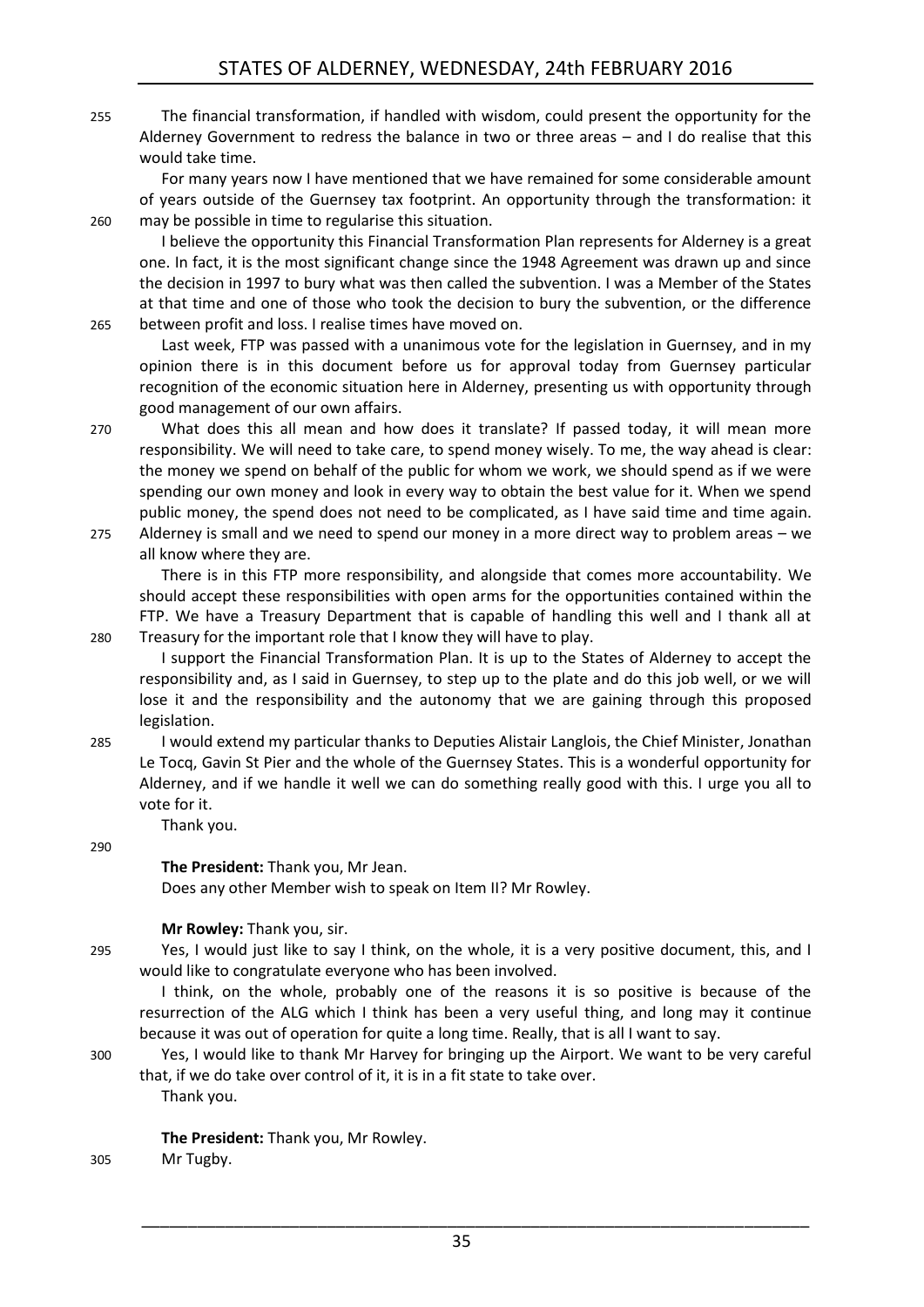**Mr Tugby:** Yes, I was glad to hear Mr McDowall say that it will be coming back to the States on a number of occasions for us to go through every detail, because Guernsey seems very keen on us taking it to give a unanimous decision without any problems at all. We have got to be very 310 careful, because the last thing we want to do is end up being short of money and ending up having to put up taxes, because that would not go down well at all with the public.

As regard to the breakwater, well it is quite funny on that, because I was on the Liaison Group and I started to criticise what was going on at the breakwater, and I was asked to speak to another member after the meeting in another room. The following meeting, then we heard back

315 from Guernsey that they did not want so many people on the Liaison Group, so I got dropped like a tin of bricks, basically. I think it was purely because I was criticising the way Guernsey was handling it.

When you consider that, when they took it on, it was about £400,000 a year, last year they spent £200,000, or just over £200,000. Well, their contribution to the British government is 320 going down on a yearly basis when you look at it that way. So, in theory, with inflation and everything, they should be spending at least £1 million on it. (**A Member:** Absolutely.) if they had kept up with inflation, without increasing anything extra, just to keep up with the RPI.

So we have got to be very careful on that one, because what did concern me when they say, 'There is nothing … The breakwater is totally their responsibility.' But when they did the 325 presentation at the Island Hall the other week, and they were looking at different things that we may take over in the future, at the top of the list in big writing, 'Breakwater'. They say it did not count; it was not meant to be there, but why on earth did they put it there in the first place? So we have got to be very careful on this and really watch what we are doing.

I will support it, because I am hoping that States in the future will have the courage to do 330 more things that need to be done instead of wanting other people to do it for us, because that has gone on far too long in the past. We want people to do the shipping; we want people to do the airlines; we want people to do the marina. None of the States are willing – or very few of the States – are willing to look at the possibilities of taking on something ourselves. We cannot do everything, but we might be able to take on one or two items and invest the money in it. Now is 335 the best time to do it, with the bank rate at rock bottom.

It is things like that, because we need to generate more income instead of even thinking about putting up taxes in the future. I am just hoping that the States will have the courage to actually do something like that.

## 340 **The President:** Thank you, Mr Tugby.

Does any other Member wish to speak on this? Mr Roberts.

**Mr Roberts:** I fully support this Item; I welcome this Item. What I must say, like one or two other States' Members here: proceed with caution.

345 Thank you.

**The President:** Thank you, very much. Mr McKinley.

350 **Mr McKinley:** Could I just clarify a point on the breakwater: there has been a lot of concern. Obviously, I attended and took part in the debates in Guernsey last week and I am very happy that it went through; 100% voted for the review of the financial relationship. But on the breakwater, there is an awful lot of – dare I say – worry, concern, scaremongering, perhaps, going on about the breakwater at the moment. Some saying, 'It is about to collapse', others 355 saying, 'It is extremely firm and it will not collapse.'

What we have asked for and what we are now getting is a survey, and I can confirm that the Minister of the public works department has plans in place right now in Guernsey to do a survey, when the weather is right and when the time is right. We will do it this year and do it quite soon.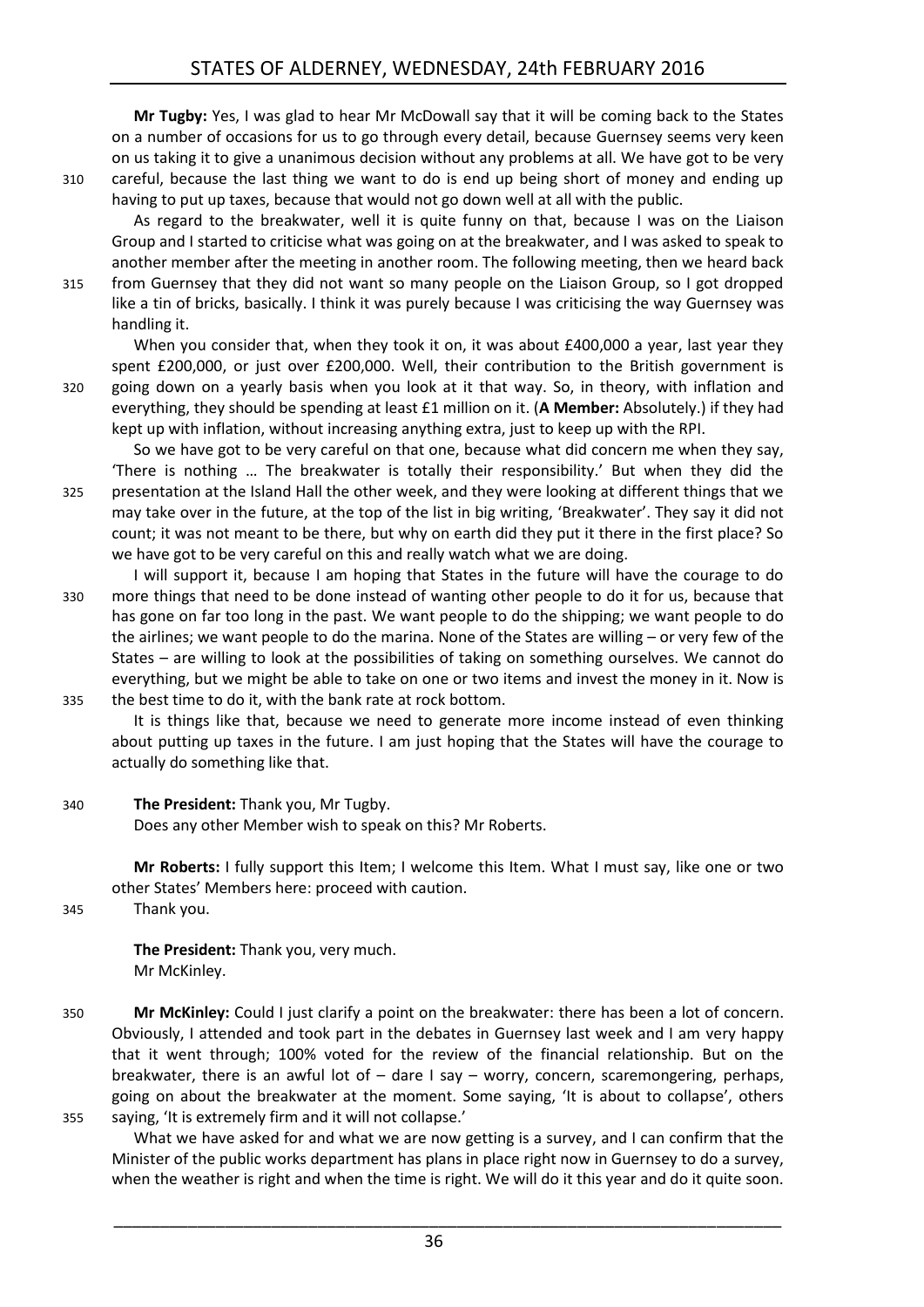Then we will be able to put to bed, hopefully, some of the scares and worries about the 360 breakwater. We have made it quite clear that we do not want the breakwater reduced in length. We want to know what is wrong with it first, then we want the money spent to put it right.

**The President:** Thank you, very much, Mr Kinley. Mr Birmingham, do you wish to speak on this matter?

365

**Mr Birmingham:** Thank you, Mr President.

Well, I never believed I would see it, but the States of Alderney seem to have successfully managed to push treacle up hill. *(Laughter)*

Finally, after three years of negotiation with Guernsey States, we finally get a workable 370 picture of the financial relationship that exists between the two islands, and I think figures that will make some uncomfortable reading for certain Guernsey Deputies.

During my time on the Alderney States, I have seen Guernsey Deputies dismiss Alderney with many glib phrases. One PSD board member once dismissed money spent in Alderney as, 'Money wasted'. Another refused to support spending in Alderney on social housing on the grounds that

375 there, 'Were not any votes for it in his Parish.' And another made a statement of blinding insight along the lines of, 'Alderney only needs one shop.' *(Laughter)* That last one was made by Charles Parkinson, the ex-head of T&R, who I am delighted is standing again for election to Guernsey States.

In 2001, I was tasked by P&F to work on economic strategy for the Island. As part of that 380 initial work, a report was commissioned by Island Analysis, which estimated that the shortfall in direct taxation in Alderney to cost of services provided by Guernsey was in the region of £3 million to £4 million. As it has turned out, that estimate was pretty much spot on at that time. That shortfall, obviously, has risen over the last few years due to Alderney's severe economic decline and associated population fall and, in turn, tax take. It now stands at an estimated 385 £5 million to £7 million deficit. But this is what happens when you fail to address the signs of economic decline.

Once you get grubby in the detail of the figures, it is arguable that some of the categories, such as pension payments and Aurigny losses, (**A Member:** Yes.) simply have no legitimate right to be included. Remove these from the direct losses and the deficit drops below £4 million. Now,

390 if you add in the economic activity that Alderney's e-gaming sector generates in Guernsey, we suddenly see what a significant contributor Alderney is to the overall economy of the Bailiwick. How many Guernsey Parishes can say the same? Not many, I bet. In fact, I go as far as to say that over the last ten years, the amount of money generated by e-gaming has probably paid back every penny that Guernsey States have spent in Alderney since the Agreement was first signed 395 in 1948.

This goes to prove that investment works. I only hope, now, that the future Guernsey States take that message on board on matters such as Alderney Airport and the breakwater.

Now, am I annoyed that Alderney does not seem to be receiving its fair share of this activity? No, I am not. For many years Guernsey has helped Alderney with its finances, when it failed to 400 make ends meet, particularly after the war when the 1948 Agreement was first signed. I think it is only right and magnanimous of Alderney that, while Guernsey struggles to make ends meet and fails dismally to balance its own budget, that Alderney should help subsidise Guernsey in its times of difficulty. *(Laughter)* For the benefit of *Hansard:* '(dripping with sarcasm)'. *(Laughter)* 

The 1948 Agreement is now 68 and has reached retirement age – even with HSSD's proposed 405 changes to pension provision. *(Laughter)* It is now the right time to look at it again. I have long been a believer that the regime of local taxation needed to be reviewed and have long argued for the repatriation of consumption and property taxes to enable the Island to react to specific problems within the Alderney economy. It would also remove the spectre of prospective Guernsey sales' tax being introduced in Alderney, which would be hugely discriminatory to 410 Alderney residents, and allows reform of an unnecessarily bureaucratic dual-rate system.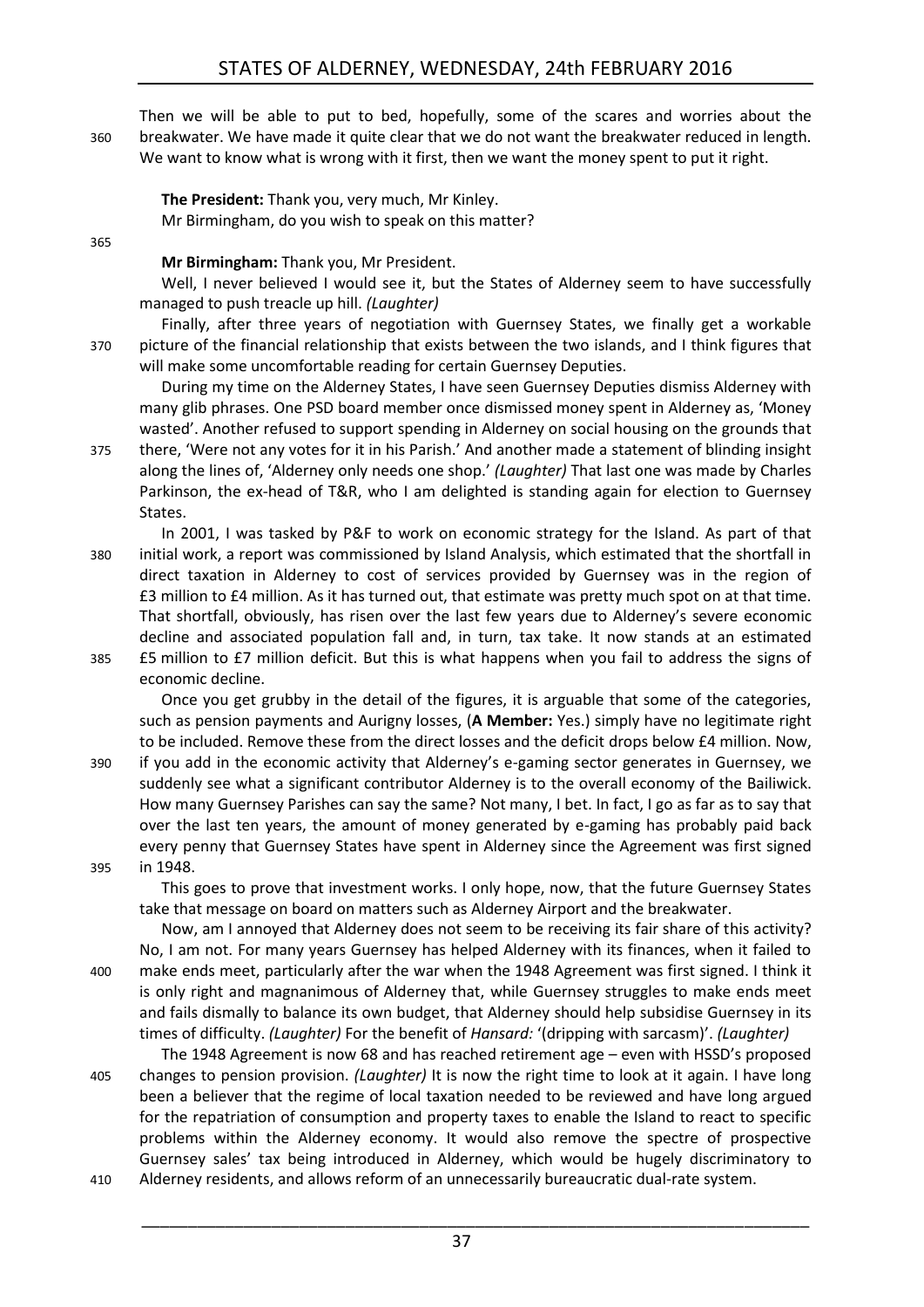It also allows Alderney to make adjustments to its local taxation regime in areas where the current system seems unfair; an example being £300,000 raised in fuel duty in Alderney, but in return £125,000 yearly grant to fix the roads.

I congratulate all those that have taken part in this mammoth effort from the Alderney 415 States, particular Mr McDowall who no doubt held a few feet over fires to get the figures. Also, I would like a special mention to Deputy Alastair Langlois in Guernsey who has taken a particularly active role on behalf of the Guernsey Policy Council.

I support the recommendations for repatriation of certain financial instruments to Alderney and I look forward to examining the detail as it develops. However, I will offer a few words of 420 warning: it is clear to me that the States of Guernsey will no doubt look at this as an opportunity to cut costs and we need to be mindful of the potential financial consequences. Bear in mind that the report clearly states that there is a fiscal union between the islands and therefore economic activity in Alderney benefits both islands; so the costs that are associated with such economic development must be shared. Currently, the Economic Development Fund that 425 Alderney has at its disposal is funded entirely by Alderney money from gaming licence receipts. Not a penny has been put in by the States of Guernsey, as of yet.

So while I am delighted to have been asked out to dinner by the States of Guernsey, I am still not convinced they want to split the bill and I think I can see arguments looming over who ordered the garlic bread.

430 Many locally might think that the overall tax burden might drop: it does not. It just means we can rebalance our tax a little better and insulate ourselves from certain other taxes being imposed from outside. It is very unlikely, in my view, that it will mean tax reductions.

Jean pointed out the need for increases to the water rates, which this does not change. And whilst I believe that fuel duty could be abolished in Alderney, helping both the tourist industry 435 and encouraging visiting yachts and reducing the overheads of the local fishing trade, it would have to be replaced with a road tax of some form, in my view.

Minor miscalculations of any of these taxes could lead to major consequences due to the small nature of the Alderney market, and in areas such as alcohol duty we must recognise that costs will be incurred in collection and operation that need to be considered. But I believe this 440 could be the start of a significant turnaround for the Island's economy and I am happy to endorse the report.

**The President:** Thank you, Mr Birmingham. Mr McDowall, do you wish to sum up?

445

**Mr McDowall:** Yes, I will. Thank you very much indeed, Mr President, ladies and gentlemen.

Thank you, everyone, for your words of encouragement and words of warning. There are mines on the road, I appreciate that, and they have to be diffused somehow.

Addressing the individual issues, I think at the top, the breakwater, the Airport and the 450 runway. Runways and airports, like any knackered asset, have to come with a dowry. There is no question about that; they absolutely have to come with a dowry.

The breakwater: let us see what comes in the early session of the next States of Guernsey, but I am well-alert to the smoke and mirrors that can be used. While I am on the States and while I am Chair of P&F, I will fight hard. I am not the most popular person in Guernsey and I do 455 not want to be.

Turning if I may to Mr Jean's taxation googly: it is very difficult for me to bind anyone to future taxation, but I hope that the principles I have set out in terms of medium-term financial strategy, in terms of no material changes over 2017-20 – and I will not be at my direction, I am afraid – but it will give you at least some assurance for the future. (**Mr Jean:** Thank you.)

\_\_\_\_\_\_\_\_\_\_\_\_\_\_\_\_\_\_\_\_\_\_\_\_\_\_\_\_\_\_\_\_\_\_\_\_\_\_\_\_\_\_\_\_\_\_\_\_\_\_\_\_\_\_\_\_\_\_\_\_\_\_\_\_\_\_\_\_\_\_\_\_

460 I also endorse Mr Tugby's comments that one needs 'courage'. You have risks; you know what the risks are and you manage them. But we need courage and we need people on the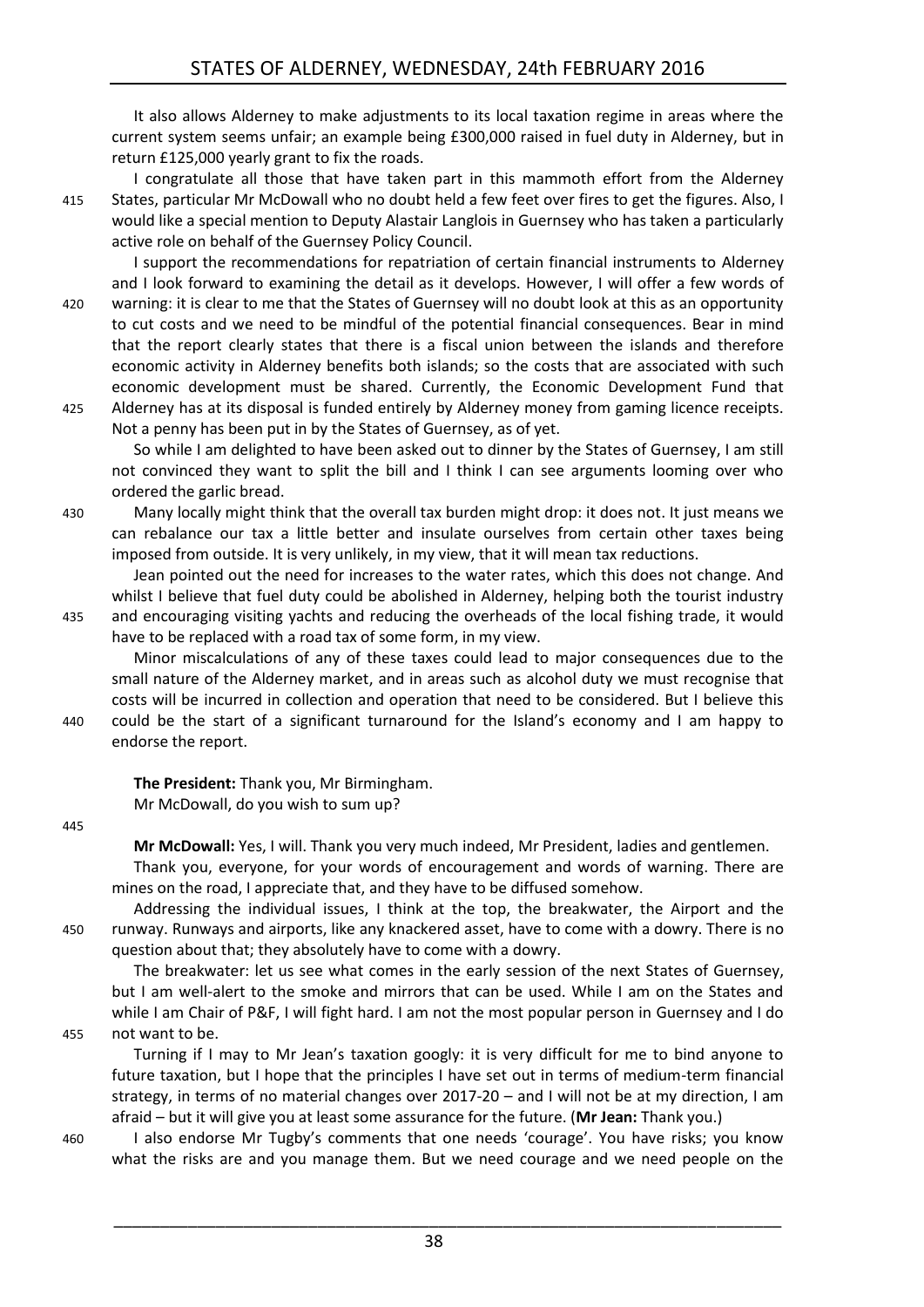States who have got the competence and the courage to go forward. I think that is absolutely essential.

In conclusion, I would like to recommend this Report and thank everyone around the States

465 for the help.

Thank you.

**The President:** Thank you, Mr McDowall.

Mr Greffier, for the sake of the record, would you please call the vote on this.

470

#### **The Greffier:** Thank you, sir.

The States of Alderney are asked to note the policy letter, 'The Review of the Financial Relationship between Guernsey and Alderney' being considered by the States of Deliberation and, subject to the approval of the Report and proposals contained therein by the States of 475 Deliberation, to direct the Policy and Finance Committee to prepare a project plan to implement the proposals so they have an effect in Alderney.

*A vote was taken and the results were as follows:*

| <b>FOR</b>    | <b>AGAINST</b> | <b>ABSTAINED</b> |
|---------------|----------------|------------------|
| Mr Tugby      | None           | None             |
| Mr Birmingham |                |                  |
| Mr Jean       |                |                  |
| Mr Harvey     |                |                  |
| Mr Simonet    |                |                  |
| Mr McDowall   |                |                  |
| Mr Rowley     |                |                  |
| Mr Roberts    |                |                  |
| Mrs Paris     |                |                  |
| Mr McKinley   |                |                  |

**The Greffier:** Thank you.

That motion is passed, sir.

480

<span id="page-12-0"></span>**The President:** Thank you very much indeed.

#### **III. Aurigny Air Services – Vote of no confidence in its management – Item not carried**

**The President:** We move to Item III, please.

#### **The Greffier:** Thank you, sir.

485 Item III this evening is a Requête: Aurigny Air Services and its provision of air service – a vote of no confidence in its management.

#### **The President:** Thank you very much.

Mrs Paris, as Convener, were there any comments on this at the People's Meeting, please?

490

**Mrs Paris:** Yes, there were. There were many comments.

Some, particularly, of the management not being fit for purpose; the Dorniers not being fit for purpose; the very high cost of getting here from Southampton; the difficulty in getting tickets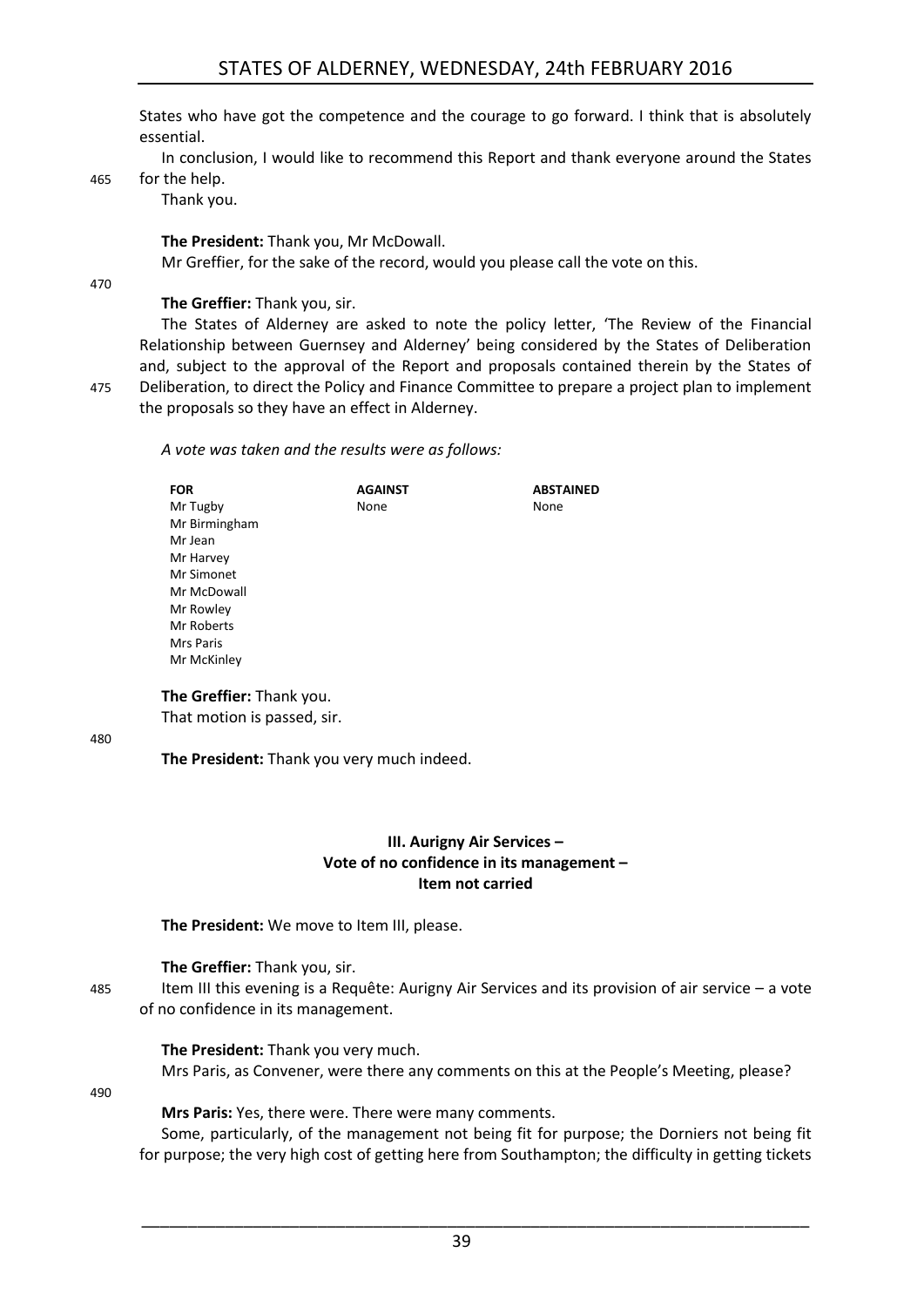and flying at all. It was described by one member of the public as, 'More like getting a lottery 495 ticket, than an airline ticket'.

There was considerable support for Mr Roberts when he stated that, 'It is time for Alderney to stand together and to say enough is enough'.

But questions were then raised as to whether the Requête should be aimed at the States of Guernsey rather than Aurigny. Another question was, 'Were our States being consistent in their 500 approach to the question?'

The Chief Executive advised that the Memorandum of Understanding which has been signed is a precursor for a public service obligation agreement, which should recognise social and environmental factors as well as commercial ones. Mr McDowall then stated that the underwriting of £50,000 had been replaced by a different approach. Mr Hartley stated that at 505 the time of the original negotiations, this had been the only way to re-establish 2013 figures and

provide for additional extra seats.

At this point the past President advised that the rules of the People's Meeting needed to be adhered to, i.e. that States' Members are not permitted to speak in Part One. I stated that I was following procedures: as Convener, I could and had requested States' Members to speak – it is 510 Rule 6, if anybody is interested – as this was an issue of such major concern to the public.

**A Member:** Hear, hear.

**The President:** Thank you, Mrs Paris.

515 Mr Roberts, would you like to introduce your Requête?

**Mr Roberts:** May I first start with my view of the current service Aurigny's management now provide to the people of Alderney, its economy, its past and its future.

For many years, since the great Sir Derek Bailey first founded Aurigny, it has provided a 520 lifeline link from Alderney to the rest of the islands and to the mainland. It has brought people here; people who are long-term friends and family of this unique community, to live here and to make it their home. It brought tourism here at affordable fares. It fed our economy and provided employment for the good of all, resulting in a bustling and thriving Island. Our Island's schools were full. A mixed Island of all ages, young and old, as any family is, but we are all a family 525 Island.

Many lives were saved by the air medical service that Aurigny provided over these years, in the darkest of circumstance. A great friend of mine and I once spent an afternoon with Sir Derek, talking over his time at Aurigny and, believe me, it was fascinating. What a debt we all owe to that great man, the founder of this great company; he who cultured such a great staff work-530 ethic, one that exists to this very day, as we all know.

Aurigny is still a great company. What those fantastic staff give us every time we travel: a smile, a service, a welcome. How they can manage, given the current service and lack of support from the management that they have received or they are provided with, beggars belief. They regularly work late through the night, through the consistent lack of aircraft. What does that 535 waste on overtime?

On Monday the Dornier status was two Dorniers in the hanger, broken, and only one. So we have the one Dornier propped up again by our faithful, old, limping Trislander – being reported as 'dead' some two years ago and now I am told they are going to live until August.

In 2015, there were 150 instances of technical delay. This January, shamefully, there were 540 41 instances of technical delay: 65%, only, punctuality; in one instance leaving the Island without any cover for 13 hours.

We have, four or five times, been left with no cover at all in recent times. We have been down to one aircraft serving this Island on countless occasions, causing delays and havoc to our services. Our travelling public are already paying through the nose, and for what? It is absolutely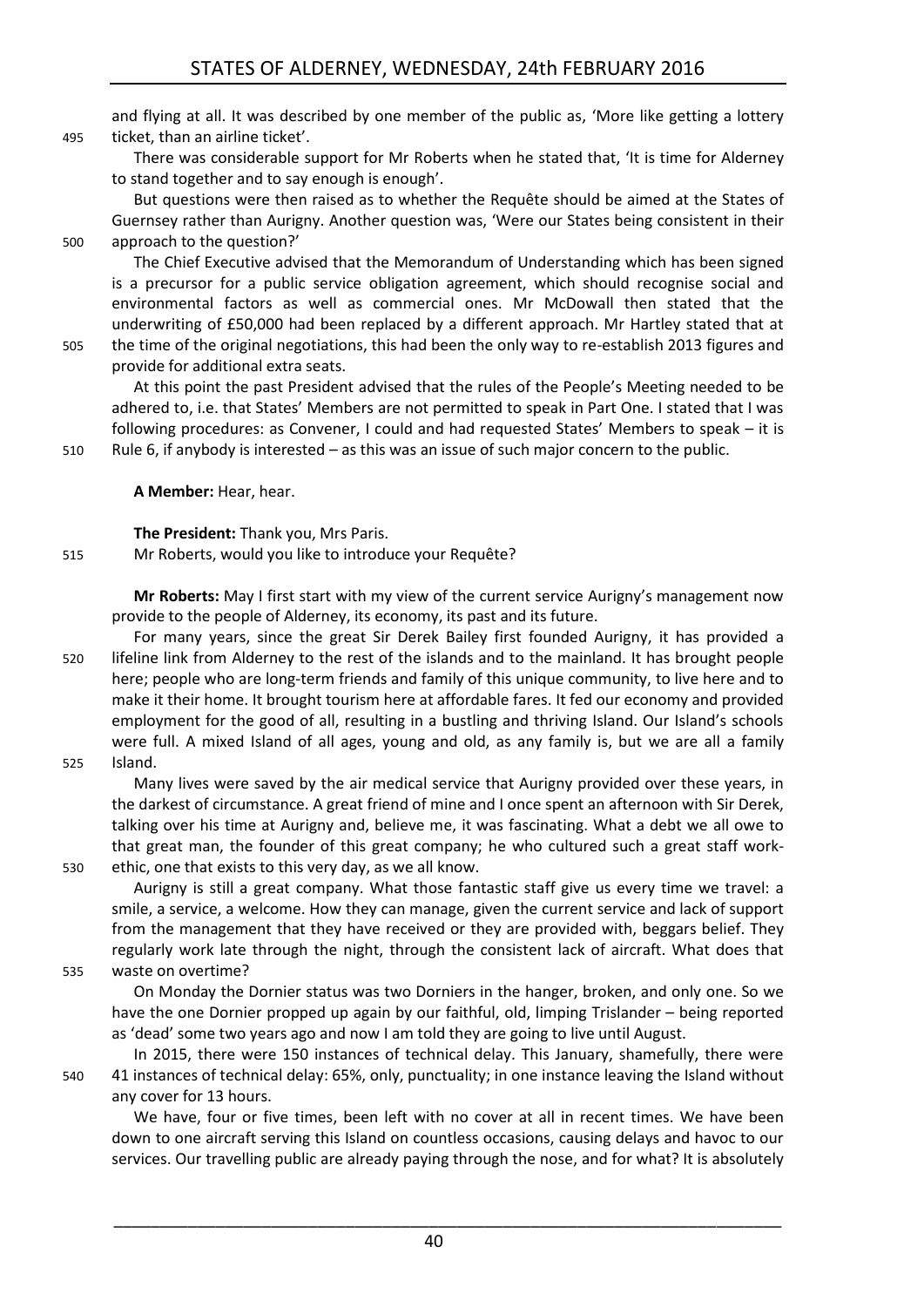545 disgraceful. One aircraft to service Alderney when we once had seven! How can that be called service?

The current management have run down Alderney's service to the bone. They have cut schedules; they have hiked prices up beyond belief and, once again, the planned service this year has been slashed again.

- 550 The CEO of Aurigny said I included the staff in my attack. He was left with a lot of egg on his face on that one, publicly. A cowardly attack; a pathetic attempt to shift blame from themselves – that the management have still neglected to retract and I still ask them to retract that. In the light of that statement, the absolutely necessity of my Requête is even more clear.
- Aurigny then refuted a suggestion that I had said they were unsafe. May I just say to Aurigny, 555 your safety record is unblemished with regard to your aircraft across the network. I never implied it and I commend your safety record. But please read the wording of my Requête, 'The management has failed and damaged the economy and is placing lives at risk through lack of cover on a daily basis.' They can borrow my glasses. Read it! The management need to go to Spec Savers. *(Laughter)*
- 560 These are the very people not very clever, may I add that are charged with running our airline and it is ruining our economy. I wonder what they would feel were they in our honest position.

I was involved in many, many air charters throughout my 20 years at the Airport. I have seen babies born on the plane. I have seen harrowing losses on the plane and I have seen doctors 565 saving lives. I witnessed it all in the early hours of the morning, in howling gales. I must have done 100 on my own. So please do not claim that you are safe in this context, Aurigny management, because a patient that needs a life-saving operation within the hour, who has a heart attack, or an innocent dying child, cares nothing about anything else, but if you have not provided an aircraft for them, then I am sure that all you in this Chamber tonight will agree with 570 me that it is unsafe in that context. It is unsafe!

Cowardly claims from an increasingly isolated management, using reactionary comments. They know I am correct. Alderney has been neglected for some time, in favour of Guernsey's links: links to Barcelona; links to Norwich –  $E28! E28$  to Norwich! It is £300 for us to go to Southampton; £140 to go to Guernsey.

575 Let me tell you about Barcelona: if the aircraft breaks down in Barcelona, they are going to have to get Triton in. Triton will cost them £15,000 a day. That goes on your and my fares.

The management then purchased G-Saye – right – which has proved a disaster; purchased by a knee-jerk management, without any homework or listening to advice. Others warned this aircraft was going to cost them money. They wasted millions of Alderney and Guernsey's 580 taxpayers' money – because we all own this airline; it was bought with our taxpayers' money. All of us, we all own it! It might be Guernsey's airline, but we need a say.

It now flies around carrying the same or less payload than a Trislander, offloading passengers and baggage in every corner. I am sure it must be running at a loss every time it completes a sector, but are we to blame? So they keep putting Alderney's extortionate fares ever higher.

585 Very bad management, that has gone unchecked now for a considerable time; in the private sector, they would have been removed long ago. Long ago!

Previous Aurigny management in Alderney successfully introduced new types of aircraft. Saab and Short 360s flew between the Island of Jersey and Guernsey, which they have thrown away, making profits for the company.

590 Back to when it was run from Alderney: prices were affordable, yet they made a profit of £½ million, and that was a lot in those days. So why has this current management, so devoid in emulating the previous success, failed us with the introduction of the Dorniers, when others have managed before?

New seats were bought for G-Saye at a high cost; they did not even fit. So the extra 595 maintenance is extra money. It is just bad management. More wasted revenue that pushes up

41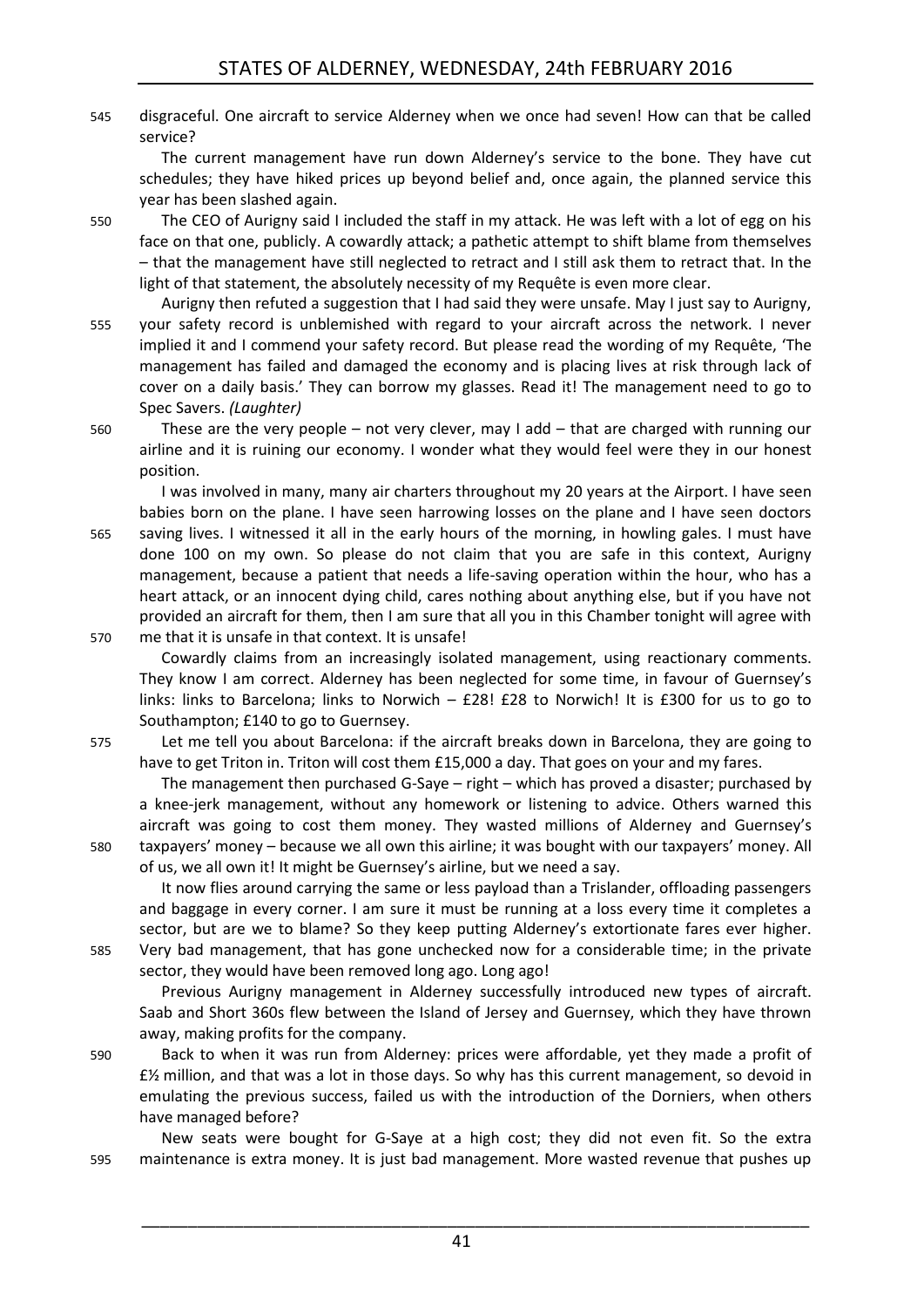our fares, damaging each and every person within our fair Island; from hoteliers to shopkeepers, publicans to tax men, fishermen to the public, to the young and to the old.

This is not an attack on Guernsey's government; this is a vote on the competence of the seventh floor of Aurigny, the top management who are charged with the task of providing an 600 airline by the States of Guernsey. Aurigny then advise our needs to the States of Guernsey, which Guernsey accepts because they are not in the business of running an airline. We are not in the business of running a ferry, ourselves. They are not in the business of running an airline. They take what they say as what we need.

I sincerely hope and believe this Requête – which I hope my fellow States' Members support 605 – will provoke further reflection in Guernsey on the operating efficiency of Aurigny and its management. For the first time, we, the States' Members and the general public who voted us in, can have a say in what is happening with our air links, for I have not come across a single negative comment since it became public; not a single one. In fact, support has come to me from all over the world, from people too who have no confidence whatsoever in Aurigny's 610 management any more.

We need at least five aircraft to have a proper service in Alderney, and this is a conservative view. We need cheaper, affordable, more reliable flights, to prevent us from leaving this Island, our home, like the Puffins, for even the Puffins have diminished.

The public demands it. I demand it. The three fellow States' Members who signed my 615 Requête demand it. Let us all have the courage to vote for this issue, however sensitive and uncomfortable some of you may feel about it, for it is time for Alderney to stand together with the States as one. Enough is enough!

Should this Requête succeed, I would call for an independent operational review on the internal workings of Aurigny. The question is, fellow States' Members – I want you to ask this 620 question honestly about what you feel, and it is what the Requête is: do each and every one of you – States' Members, if you just look at me now, please, because I want to look you all in the

eye – have confidence in the current management of Aurigny? That is the question I am asking tonight and I want you all to answer that question and vote accordingly.

I now formally ask the States of Alderney to support me in passing a motion of no confidence 625 in the management of Aurigny and its ability to provide a proper service for the people of Alderney.

Thank you.

**The President:** Thank you very much, Mr Roberts.

630 Mr Tugby, I believe you wish to second this.

#### **Mr Tugby:** Yes, I do. I second it.

Sir, the only thing about this Requête: I do not think it really goes far enough, because personally I have got very little faith in the Policy Council in Guernsey, the Treasury, definitely 635 the PSD, and to a certain extent certain Members of the States of Alderney, who are obsessed

with the Dornier.

The real problem was, three years ago you had Malcolm Hart at the time saying that the Trislander would go on for another 15/20 years. Then he disappeared off the scene and we have Mr Darby. We then had disagreements with Britten-Norman. That is when the trouble started:

- 640 when they fell out with Britten Norman, because at the time … It is all very well looking for Dorniers in everything, but until you have got an airport which is fit for them to land on, you have to rely on the Trislander. The Trislanders, the other week, when the Dorniers could not fly, were landing on the old grass runway, the shortest one, because they have been improved slightly.
- 645 The Dorniers, well, they went out rushing to buy them, which definitely were not fit for purpose. Because the other day I flew back from Guernsey; they put 13 people on, but they had to leave the baggage off, because they could only get 12. Normally, it would be 12, if they took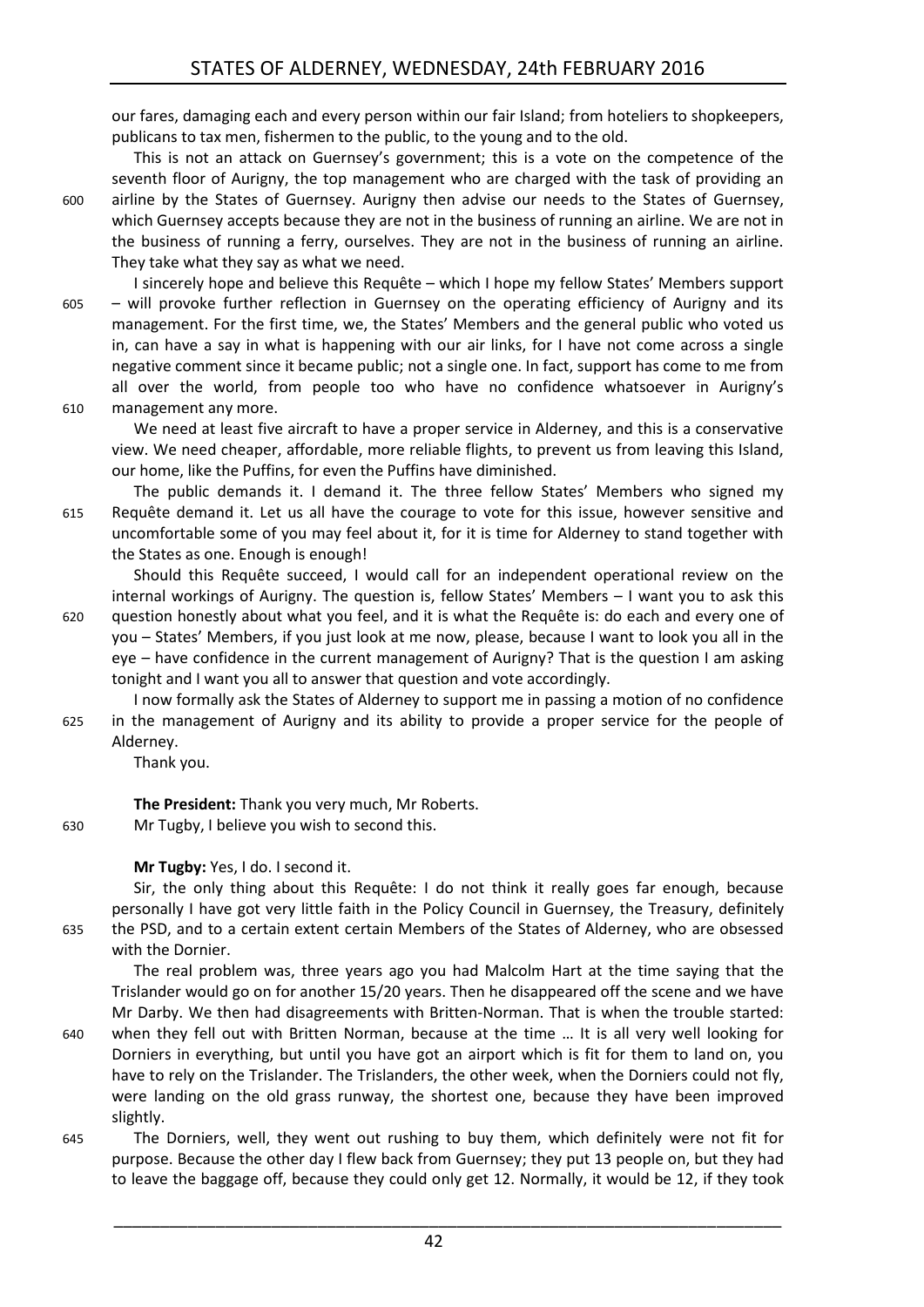the baggage. So what did they do? They sent the Trislander up afterwards with the baggage on. Now, if we land at Alderney airport, we are told your baggage will be coming up on the next 650 plane. So the Trislander flew up with just the baggage and some freight. If that is good management, well I do not know what bad management is then.

With regard to the Dorniers, years ago they tried the Twin Otter. It was tried over here and it was deemed unsuitable. So it was dropped and they carried on with the Trislanders. Then what does this new management go for? The Dornier, which is more or less the same as the Twin 655 Otter, and definitely not up to running into … The new one maybe, but the old ones keep breaking down so they seem out of service more than they are in. I see the old Trislander went to Southampton on the last flight this afternoon. I saw a Dornier land this morning, but I did not see it the rest of the day.

So basically, how on earth can the management be looked on as being efficient when they 660 cannot even organise what planes …? I suppose what they are doing: basically, they have been told by the Treasury Department in Guernsey to balance the books and the easiest thing they can do is drop some Alderney routes, because if they drop them in Guernsey, there would be hell to go. It is your general public. You have only got to see what happens in Guernsey if the Liberation gets delayed for a few hours.

665 Basically, what we need to do is get rid of this management, because they definitely are not supporting Alderney and get a new management. Maybe, before they went down the Dornier route, they should have built bridges with Britten-Norman and had the Trislander totally refurbished, not just a little patch job. Send them back and get them totally redone. Even if they spent £1 million on each one, that would still have been cheaper than buying one of the 670 Dorniers that they bought. That would have then given the States of Guernsey time to actually get the airport up and into a fit state for what is required for the Dornier, because it definitely is not.

Yesterday, I was up there and there were people over from Guernsey and the mainland looking at the runway, and I was told it needed to go to the 23 metre width from the 18 metre; 675 the lights would have to be moved and the whole area *[Inaudible]*. They had an engineer there and everything. It is in desperate need of being resurfaced because it is deteriorating fast, and

the person who was speaking to me said, 'Look even down here on the taxiway needs doing.' It was unbelievable what was going on. So that is why I am partly blaming the PSD in Guernsey for not looking after or maintaining the airport in a fit state of repair.

680 Where we go from here, I do not know, because we can run Aurigny management down, which is basically, are they just doing what Guernsey want them to do or are they trying to do the best for Alderney? They have got the Dorniers now, but how long are we going to be able to keep the old Trislander going to back the Dorniers up? A long time, because they are doing the Dinard route, I believe it is, or somewhere in France, with one of the Dorniers anyway, because 685 we had to wait in Guernsey the other day for it to come back from France before they could bring us up to Alderney.

That is why I criticise the present management, and one of the reasons is that some members were obsessed with the Dornier without looking whether everything was in place for it to operate in Alderney. We should not have been so obsessed; we should have looked at the 690 broader picture. The ones who knew how the actual Twin Otter was dropped. They brought that here a few years ago, realised that the Dorniers, with the present run rate, are definitely not fit for purpose. Maybe the States should have gone with the Alderney pressure group –

**The President:** Mr Tugby, this is about a vote of no confidence in the management.

695

**Mr Tugby:** Yes, well, that is it.

I have definitely got no confidence in all four groups, basically.

**The President:** Thank you very much.

43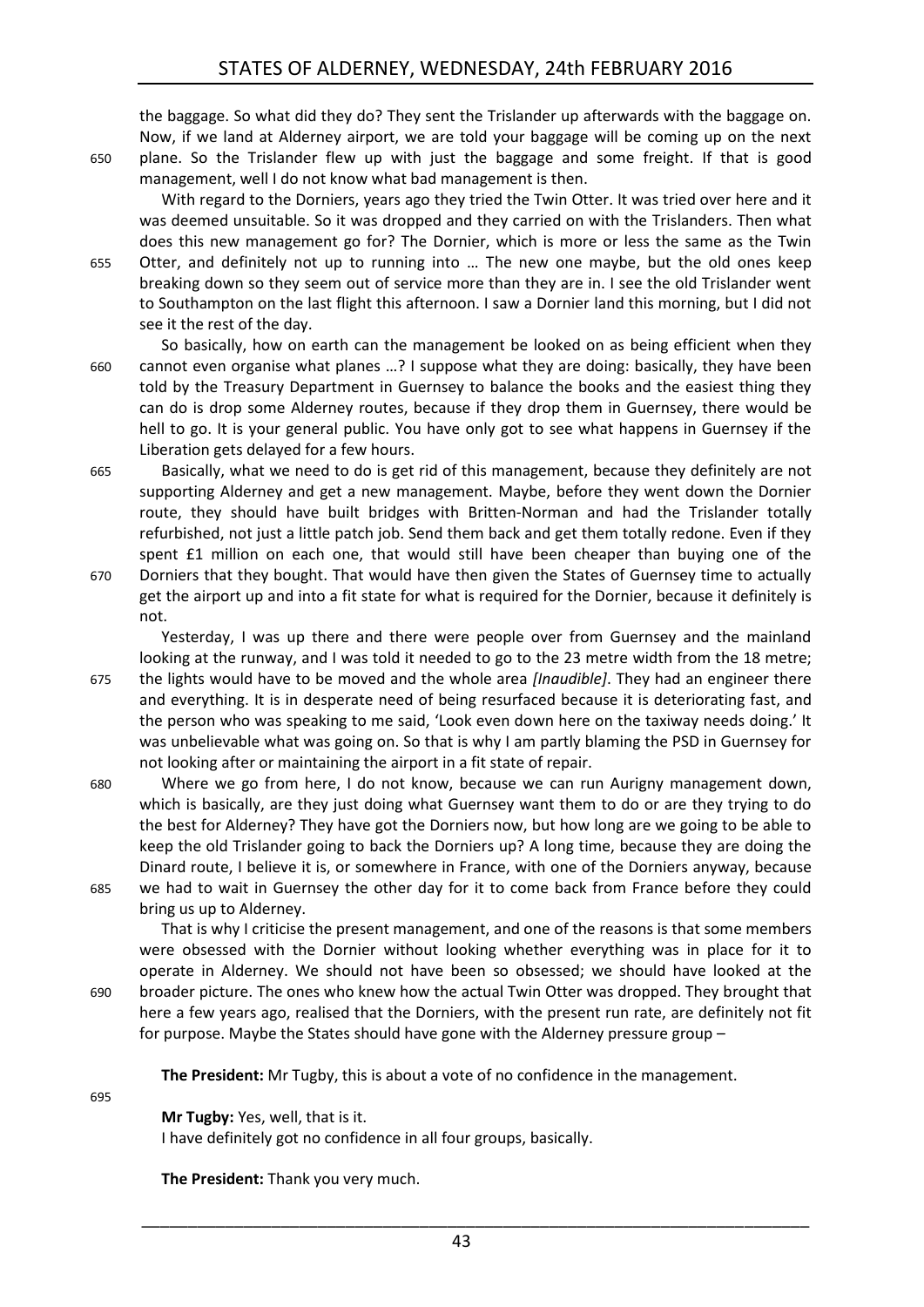#### 700 Does any other Member wish to speak on this Item? Mr Harvey.

#### **Mr Harvey:** Thank you, Mr President.

I have a great deal of sympathy with this Requête. We have – all of us, our families, our friends, our neighbours – all suffered from problems over the last two years, problems which 705 seem to go on endlessly despite many broken deadlines for remedial action.

Mr Roberts speaks, as ever, from the heart and eloquently, and the force of his complaint about Aurigny is testified to by the number of people at the People's Meeting who appreciated what he said. So that is the popular situation.

Just a week ago – hardly in the same category as some of his experiences – my wife and I 710 were bumped off a Trislander and we were two hours late arriving in Guernsey for an appointment. On this occasion, it was not a broken Dornier, it was a broken airfield  $-$  just problems that Mr Tugby refers to. Many of the problems that we see at the moment, apart from the obvious weather ones at this time of year, which are a real issue, are down to the inadequate airfield. I would not disagree with him on that.

715 I do not want to prolong the debate over Trislander versus Dorniers. There is no shadow of doubt, time alone would ensure that the Trislander had to cease operation. It depends on the continued existence of their manufacturer. We are the only jurisdiction in the world that flies Trislander. If anything happened to Britten-Norman – whose finances I will not go into now – those Trislander would ground the same day, forever. So that is not a route.

720 The Dornier is a far better plane than the Twin Otter. It meets EASA regulations rather better than the Twin Otter does. I think part of the problem here … Obviously, the transitional programme to Dorniers has been woeful and has been really problematic, but if you want to look for blame then I think you should be looking at the Aurigny management who ten years ago should have been addressing this issue then, rather than leaving it to the last minute. But it is 725 very easy to blame other people. As the good book says, 'Judge not lest ye be judged.'

So what is the purpose of the Requête apart from making everybody feel better? Because we have expressed our views very coherently to Guernsey, both to the management of Aurigny and to the States of Guernsey and particularly the Treasury & Resources Department who have responsibility for supervising Aurigny. So have they not got the message that there is a

- 730 significant problem here? Well, ladies and gentlemen, I would suggest that they have got the message and, just as an example, we have the Scrutiny Committee report – all 117 pages of it – to which I gave evidence, Mr Jean gave evidence, the Chief Executive gave evidence here in Alderney to a large crowd, I am pleased to say. It identified very clearly the problems of governance of Aurigny; the conflict in terms of their mandate, which was both to try and be a
- 735 commercial operation and to provide essential community services. There is no doubt about it, that Scrutiny Committee report produced in November last year was pretty hard-hitting in terms of the way that Aurigny was being managed by the States of Guernsey.

We then had in November, also, the States' Review Committee, 'the Organisation of States' Affairs': the massive reorganisation of committees and what have you in Guernsey, which has 740 now all been agreed, which established a States' Trading Supervisory Board, which I believe will have an appointment of a key chairman from outside the States of Guernsey and is there to have some teeth in terms of its management of Aurigny along with, incidentally, the trading of our airport and the tankers.

We then had a further debate in Guernsey – which I am sure Mr Jean and Mr McKinley were 745 involved in: the recapitalisation of Aurigny including orders for new aircraft. Again, there was every opportunity, which I am sure was taken, to air the deficiencies that the people of Alderney see in the operation of Aurigny services here.

Last year, Guernsey swapped their shareholder guidelines – which I believe were extremely sketchy – and in June last year the Minister for Treasury & Resources signed a Memorandum of 750 Understanding between themselves and Aurigny which spelled out in considerable detail, not only the financial management of Aurigny but also some operational issues, some customer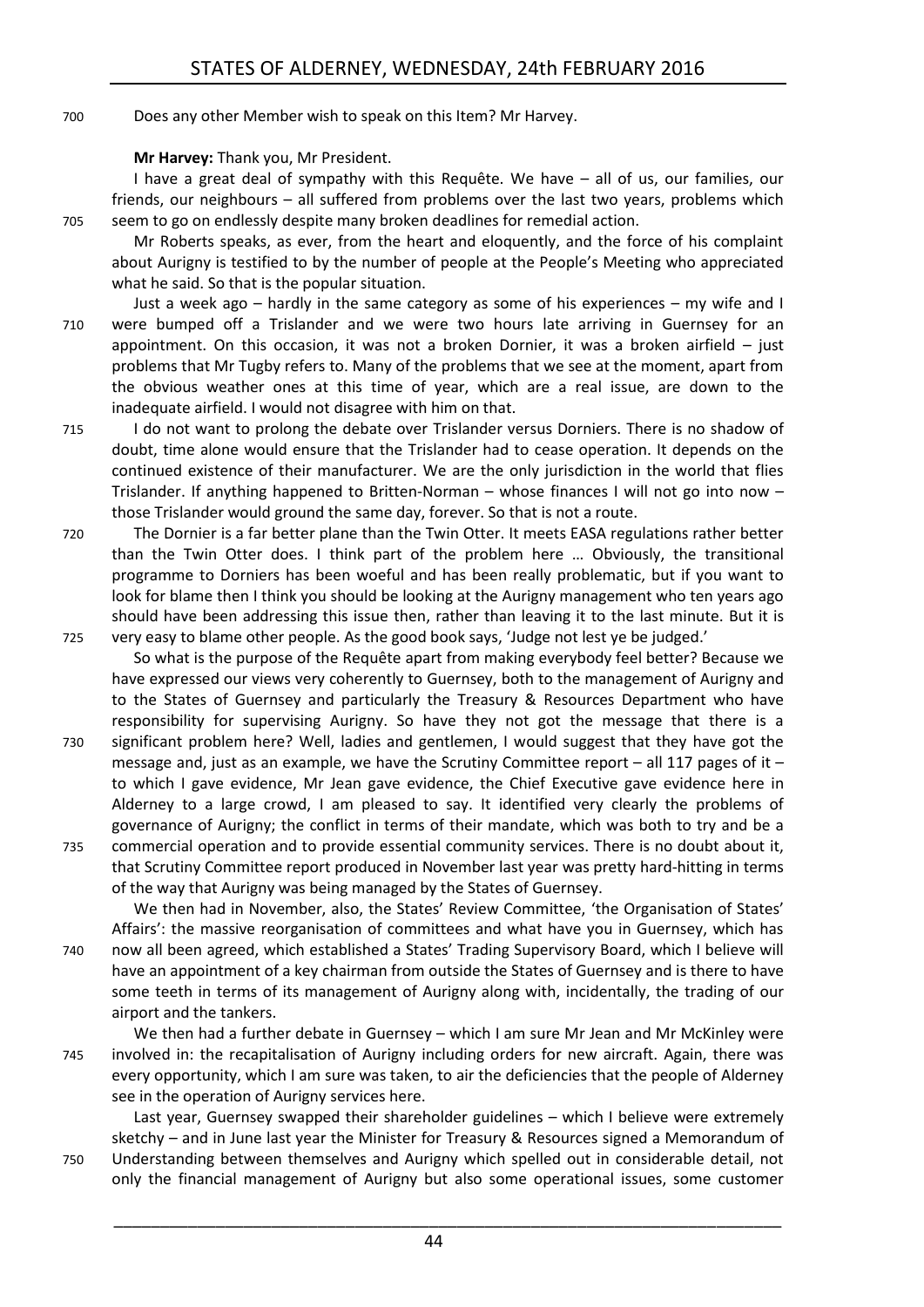service issues and appointed a shareholder liaison officer for the first time to act between the States of Guernsey and Aurigny – so a considerably closer degree of management control and observation of Aurigny. That was the Memorandum of Understanding in Guernsey last year.

755 Then, of course, this year we come to our own Memorandum of Understanding, which has been the subject of some debate, because much of the devil is in the detail there, but it does set out for the first time ever what the States of Alderney and the States of Guernsey are entitled to expect of Aurigny for their operations to and from here. It spells out the routes; it spells out the service levels; it spells out the management information we need on a very regular basis, to 760 monitor what they are actually doing rather than working on purely anecdotal evidence which is, I am afraid in this world of financiers and accountants – due respect to Mr McDowall – what you need to convince people.

So all of that is there and in place. In addition, we have had numerous debates in the Guernsey States on various other matters where the issue of Aurigny has been brought up by 765 our representatives. We have had meetings with everybody from the Chief Minister, the Deputy Chief Minister, Treasury & Resource Manager, where we have banged the table, been robust – whatever Mr McDowall wants to call it – but we have made it very clear to them that we are not happy with the way things are going.

So what will be the effect of this Requête? Well, I am afraid, although with the best 770 intentions, Mr Roberts is saying, 'This is aimed only at the management of Aurigny', like any unguided missile, it may or may not hit its target, but there will be collateral damage. He has quite rightly pointed out the high respect everybody on Alderney has for the staff who work here, but it cannot be encouraging to them that every time they pick up one of our publications, they see the name of Aurigny smeared across it as being everything that is bad in the world.

775 The wider public too may have formed the impression that Aurigny are actually withdrawing from Alderney or are providing one plane a week. To those who do not understand, this motion may indicate such a level of disaster, if you like.

And, of course, most importantly, there is the issue of Guernsey government. Now, we have equivocated as to whether this Requête should be aimed at the management of Aurigny or 780 should also embrace Treasury & Resources and the Guernsey government. At this very moment, I understand that on the desk of the Minister for Treasury & Resources is the order for the second Dornier, the one to replace the entirely disastrous G-Saye. As Mr Roberts has again eloquently put it, it is a dog of an airplane; it probably should never have been bought. But let us not go into that.

785 So that second new Dornier is critical to what we are trying to do. But with the movement in exchange rates, it is now costing £6 million or something rather more, and with the many calls upon Gavin St Pier's diminishing purse, you can imagine it is extremely welcome.

Now at the same time he is looking at that request – which is hopefully near the top of his pile – he is being told by people, 'Oh, by the way, possibly, Alderney have no confidence in the 790 management of the company that you are going to give this bright, new, shiny toy to.' What is he going to do with it? It would only be human nature to drop it on the floor or to stick in the desk or to put it at the bottom of the pile, and bang goes our second new Dornier.

In terms of timing, we now have three Dorniers on the operator's certificate and the training, I am told, is well in hand. We have a Memorandum of Understanding which for the first time 795 spells out service levels; working together on marketing of the seats, to make sure the flights are full; detailed management information and very regular review meetings at the highest level: quarterly meetings with the Ministers in Guernsey, the MD of Aurigny and, of course, our own Chief Executive.

We are probably seeing more co-operation with Aurigny and Treasury & Resources than ever 800 in the past few years. Our civil servants have to deal with Aurigny; they have to negotiated with just the people here we are proposing to send a message, 'We have no confidence in you.' How does that help our civil servants to actually work co-operatively with the people that they are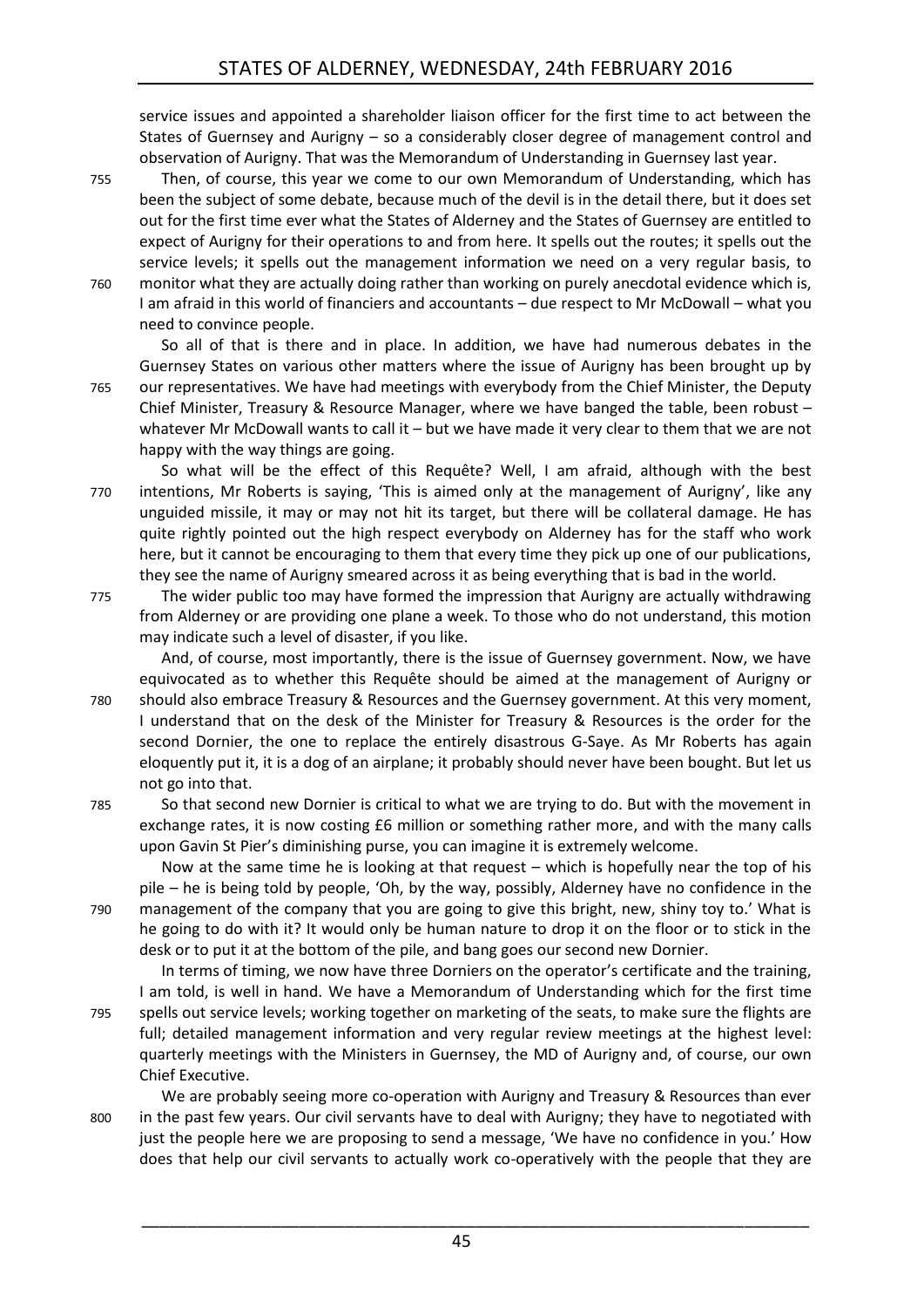confronting? All of these things that are finally, slowly – frustratingly slowly – moving in the right direction could be jeopardised by this Requête. Aurigny are not the enemy.

805 I will not support the proposal, but I would say that, if in six months' time nothing has improved – and if this Requête is rejected – I will be the first in the queue with Mr Roberts one at that stage, but I think the timing at the moment is wrong.

Tonight, just by holding this debate – and I thank those who signed the Requête for enabling this debate to take place. (**A Member:** Hear, hear.) I think it has been a very worthwhile debate 810 and sharing of views. Tonight we have shown a yellow card to Aurigny. Please let us keep the red card in our pockets and reject this Requête.

#### **The President:** Thank you, Mr Harvey.

Does any other Member wish to speak on this? Mr McKinley.

#### **Mr McKinley:** Thank you, Mr President.

I do congratulate Mr Roberts on his excellent, well-researched and very emotional opening speech. I am sure and I know that all of us here in the States: Mr President, the official States' Members, those in the gallery, those listening on QUAY-FM and those who will read the 820 newspapers and the press and the Journal over the next couple of weeks have agreed that our transport links, both by air and by sea, to the UK, within the islands and possibly to other destinations such as France, are the most important challenges facing Alderney today.

Aurigny's service over the past 10 to 12 months has been poor to say the least. As others have said – and will doubtless say – the major blame lies with the management of Aurigny. It

- 825 does not lie with the ground staff, the booking staff, the pilots or others. They all do a wonderful job and they often have to work long hours. I know that all of us – both within this Court and outside – greatly appreciate their tireless efforts to keep us all happy when things are going wrong. Sadly and ironically, it is they who have to face the anger and discontent of passengers who have had their flights delayed or cancelled. Many, many reasons have been cited for the
- 830 delays or the cancelled flights: the state of the runway that is not Aurigny's fault; the weather – that is not Aurigny's fault. The other fault, perhaps: the choice of the Dornier over the Trislander, the introduction of the Dornier, the breakdowns, the technical problems – those have been the faults of Aurigny. Certainly we have received some very misleading comments from the management of Aurigny.
- 835 Just a brief mention of fares Mr Roberts mentioned it Aurigny are presently offering a return fare from Guernsey to Gatwick at the cost of just under £70, a return fare. I believe it is a special offer at the moment. In summer we will have a return ticket from Alderney to Southampton for £280 plus taxes; that is four times more expensive. It is affecting families, second home owners, businesses and many others.
- 

840 The other concern we have is one of timetable. The timetable seems to change from time to time without any consultation with the States of Alderney.

But the situation does appear to be improving. I travelled twice in the new Dornier last week. Actually, it cost me £250 for just a return ticket to Southampton, so quite expensive. I think we have got three Dorniers now and I think we are having another one. Mr Harvey mentioned it was 845 due to arrive, hopefully, sometime early next year.

The advanced publication of this Requête has certainly caused major concerns within Aurigny or within the management of Aurigny, but also, as Mr Harvey mentioned, with others also. Their response, which was published and certainly most of us had copies of it, was not very constructive and not very accurate. But I think the meeting on 4th February – the meeting that 850 our Chief Executive and Mr McDowall went to – was very positive. Mr Harvey has mentioned some of the positive outcomes. The MoU has now been signed and we hope to move to a PSO shortly.

It might also be interesting to know that, at that meeting, a number of Guernsey Deputies who have spoken to Mr Jean and me whilst we have been in Guernsey – and to others – are less

\_\_\_\_\_\_\_\_\_\_\_\_\_\_\_\_\_\_\_\_\_\_\_\_\_\_\_\_\_\_\_\_\_\_\_\_\_\_\_\_\_\_\_\_\_\_\_\_\_\_\_\_\_\_\_\_\_\_\_\_\_\_\_\_\_\_\_\_\_\_\_\_

815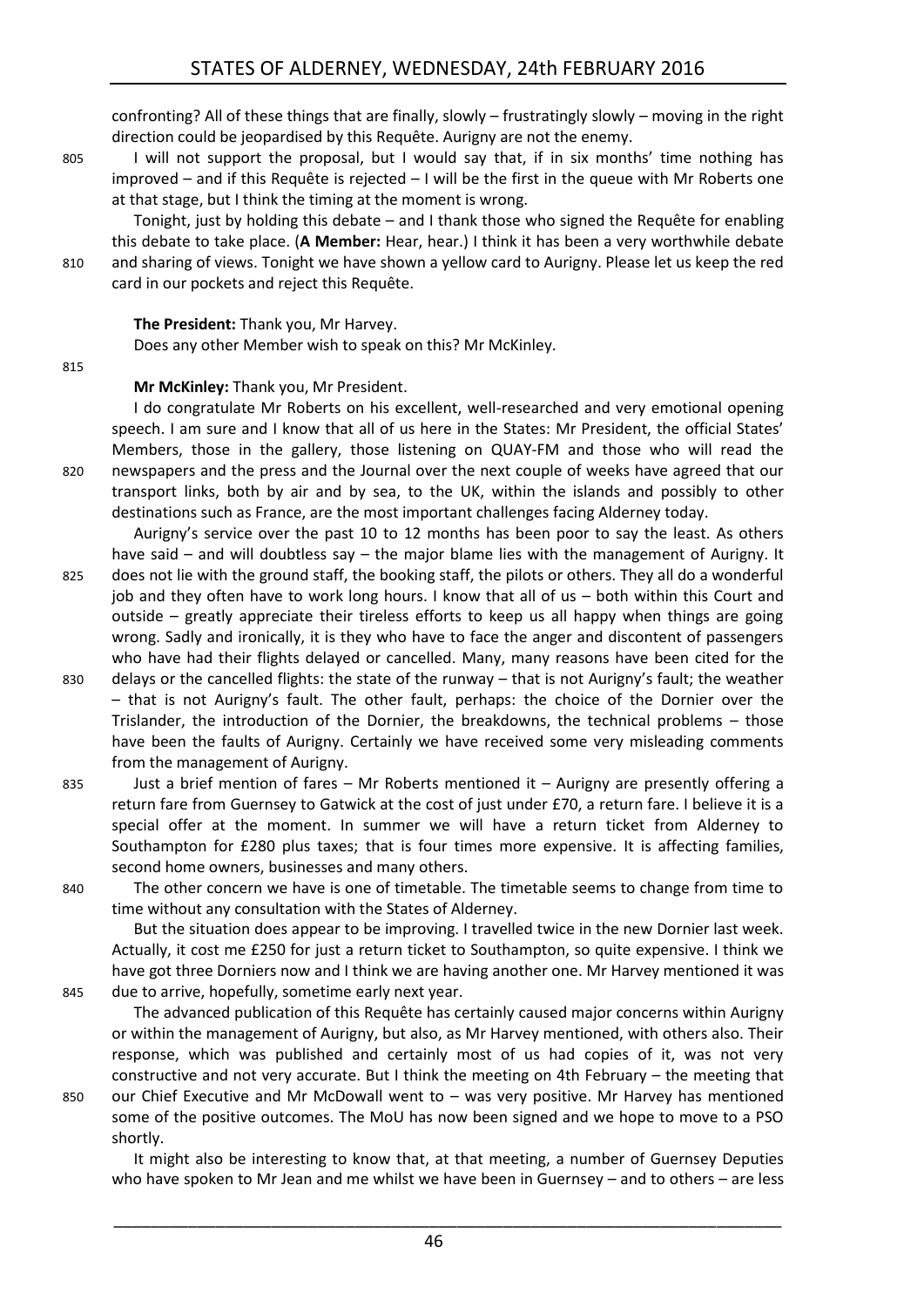855 supportive now of the management of Aurigny than they appeared to be in the past. So some of our concerns have been much shared by those in Guernsey.

So what is the way ahead? Well, I do agree with the idea of an independent operational review of the management of Aurigny. I also believe that we should appoint someone from Alderney to the board of Aurigny. Alderney are joint shareholders, along with Guernsey. It is

- 860 very much within our interest and within our rights to have one of our residents as a member of that board, representing our interests in the same way as some Guernsey Deputies represent the interests of Guernsey residents. The chosen person should probably be a States' Member but that is not an essential requirement. The most essential requirement is probably that he should have some knowledge of the aviation industry.
- 865 I also believe that one of our representatives in the States of Guernsey should apply for membership of the Guernsey States' committee which oversees transport links, the transport of all type. At the moment, there are only two options for that: that means either I or Mr Louis Jean, and I am hopefully that both of us could make a positive contribution in that committee, but I leave that selection to our fellow States' Members.
- 870 We should also take another look at the composition of our own Transport Committee, and I know that work is underway to do that. There are some residents who are appropriately qualified to advise on both air and sea links to the UK and within the Channel Islands. With the departure of Bumble Bee, we have no regular and guaranteed sea links to any destination. I recall, well, travelling with my family on the Torbay ferry many years ago – five of us, plus a car –
- 875 at a fraction of the cost of air tickets. Should we be considering a fast ferry for the busy months of July and August or should we be in discussion with Guernsey regarding a link to Guernsey and Jersey? These are all options which should be investigated and discussed within the Transport Committee, and obviously their conclusions and recommendations have to be debated and agreed within the States.
- 880 We should continue to discuss our air links and maybe also our sea links within the Alderney Liaison Group, which meets four or five times a year and which I hope will continue to meet following the elections in Guernsey at the end of April.

And of course we must continue to meet with Aurigny on a regular basis to discuss, amongst other things, the Public Service Order, the fare structure and timetables of flights. Changes to 885 flight schedules should be agreed by Alderney before they are made public.

Finally, we should be looking at the possibility of attracting another airline, perhaps, to service our life savings routes.

I congratulate Mr Roberts, as I said, on his excellent speech and for bringing forward this very important Requête and I also congratulate the three others who supported Mr Roberts. It has 890 certainly brought Aurigny management to their feet.

No, I do not have confidence in the management of Aurigny, Mr Roberts: the answer to your question, but I believe that the only viable option is to continue productive dialogue with Aurigny and with the States of Guernsey, and maybe proceed with some of the recommendation that I made earlier. We have to do it with some strength, but we also have to do it with some 895 tact and diplomacy. We are presently in a skirmish. If this Requête goes ahead, we could be for

all-out war and we will be the casualties. I regret that I cannot support this Requête.

**The President:** Thank you very much.

900 Mrs Paris.

#### **Mrs Paris:** Thank you.

At the risk of repeating some of the things that my fellow States' Members have said, make no mistake, in my heart I have every sympathy with the frustrations voiced in the Requête about 905 the current inadequacies of our air service. There is no doubt that the transition from Trislander to Dornier has been very badly handled. However, the lack of appropriate investment in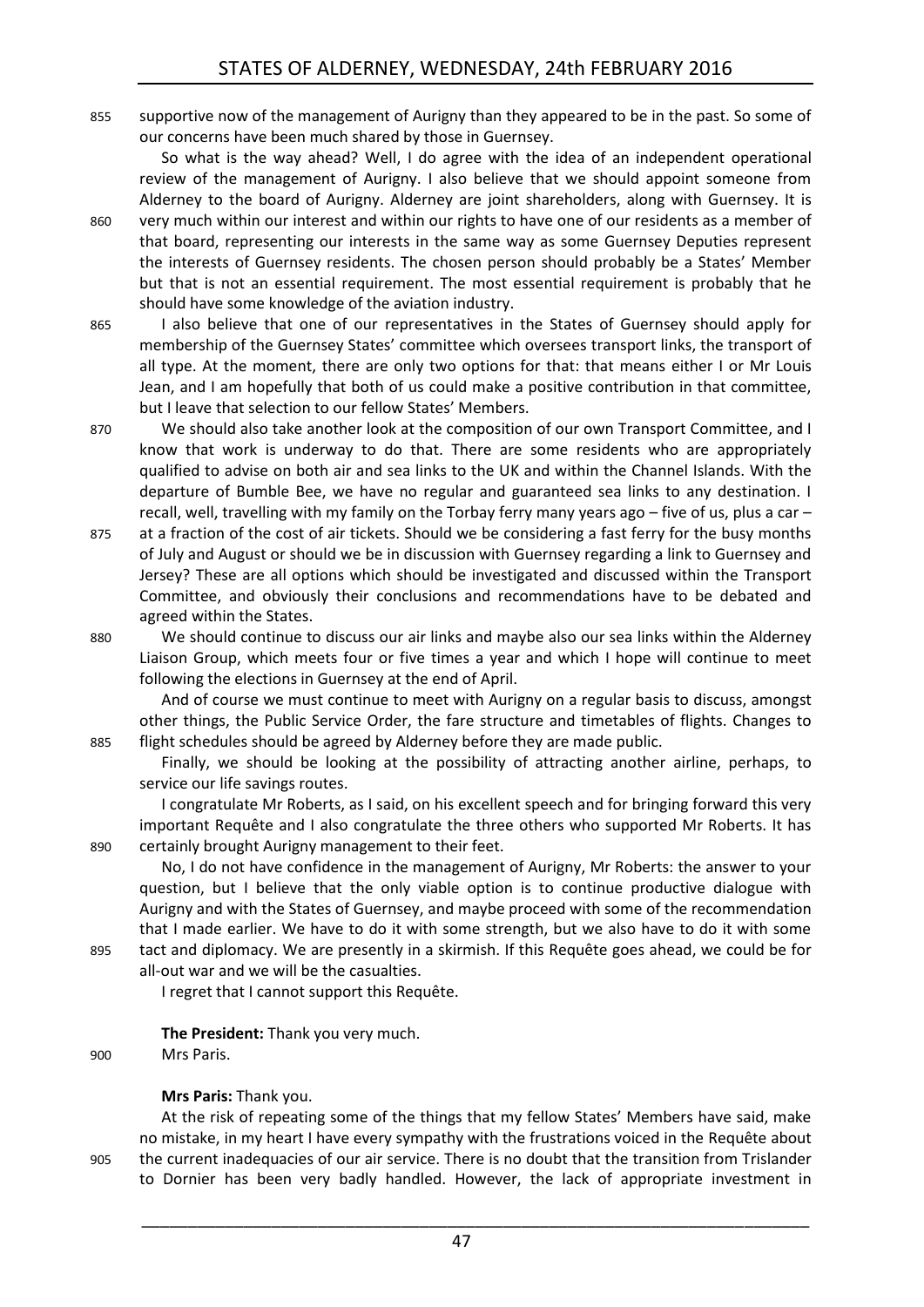Alderney's routes has also got to be laid at the Government's door and, by that, I do not simply mean Guernsey. I think we should have been on the case much earlier than a couple of years ago – however.

910 But you cannot ask a company to break even or to try and make a profit at the same time as what you are effectively offering: a lifeline service, and that is what we have done to Aurigny, particularly what Guernsey have done, as far as we are concerned.

However, we have just negotiated and signed a Memorandum of Understanding. It is the beginning of being able to hold Aurigny to account and it is the basis for a future public service 915 obligation. All of this has been done within the context of open and frank negotiations about our financial relationship with Guernsey. I quote from the Financial Review:

Both islands will benefit from Alderney's economic growth. An alternative scenario which may happen by default, if the current constructive financial relationship and working partnership is broken, is that that the islands' economic decline will continue.

My head tells me it will be counter-productive to call Aurigny to account with this Requête at this point. In the short and medium-term, we have no choice but to negotiate with both Aurigny 920 and the States of Guernsey in order to improve our air services and this approach must damage

- trust and cooperation. It is clear from their press release that Aurigny's reaction to the Requête is not positive and I suspect – no, indeed I know, from having attending a parliamentary conference in Guernsey recently – that at a high level the reaction of the States of Guernsey is one of anger and bewilderment.
- 925 I wish it was right that this Requête could be seen as a first step of a well-thought-through plan to change our tactics, but sadly it appears only to be the venting of frustration – quite understandable, but nevertheless not helpful. It seems much more likely to snatch defeat from the jaws of victory than to be helpful. At the very least, it is going to make negotiations harder with both Aurigny and the States of Guernsey.
- 930 As such, I am afraid I can only vote against it at this point in time.

#### **The President:** Thank you, Mrs Paris.

Does any other Member wish to speak? Mr Rowley.

#### 935 **Mr Rowley:** Yes, thank you, sir.

Yes, like Mrs Paris, just about everything I was going to say has already been said. Over the last few years, we have all suffered the frustrations and inconveniences of a sub-standard, erratic and highly-priced air service.

A year ago I would have been the first in there – to sign a Requête – but on consideration, it 940 seems as if the timing could not actually be worse. Things do seem to be on the mend. We have probably got the best relationships with Guernsey that we have ever had at the moment. The Memorandum of Understanding has just been signed; this will lead to a public service obligation, hopefully. At the moment, I cannot see that it will do anything but damage the relationships that have been built up after some very hard and lengthy negotiations that have gone on over the 945 last couple of years.

We are also, I think, by aiming our anger at the board of Aurigny, in danger of shooting the monkey rather than the organ grinder as well, at a time when the organ grinder is actually changing his tune, *(Laughter and interjection)* and it seems to me as if it is not a good idea.

So, much as I really do sympathise by the sentiments expressed by Mr Roberts – who is a 950 passionate man and everybody is passionate about this; it has been a disgrace in many ways – as Mr Harvey said, if things do not improve by, say, October, by the Autumn, we can always whack one in then: a Requête, which would be the right time to do it, I think, if things do not go as well as they look as if they could be.

Thank you.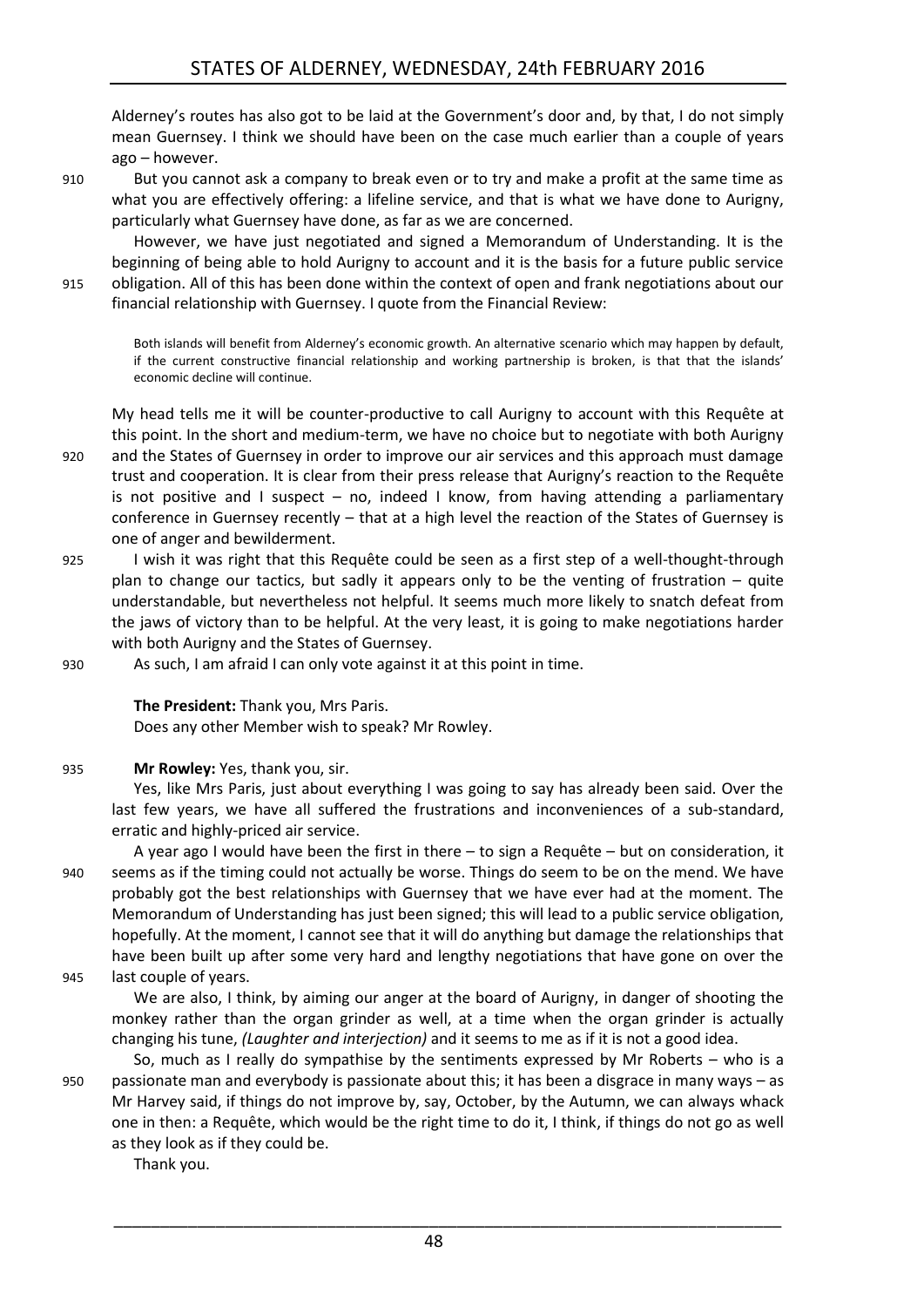#### 955 **The President:** Thank you, Mr Rowley.

Does any other Member wish to speak on Item III? Mr Jean.

**Mr Jean:** If you wish me to go first – I thought that Mr Simonet was on the move, but fine.

#### 960 **The President:** If … (**Mr Simonet:** No.) Okay.

**Mr Jean:** I realise it is a very serious thing when a Requête of this nature comes before our States. I have every sympathy with the Requête itself and all the frustrations expressed within its wording. I cannot agree with quite all that was said.

965 I do congratulate Mr Roberts on his speech and I thank him for it. I think it was an excellent speech.

I still feel we have a way to go. Nine months ago, I asked us to start to prepare what I regarded as an evidence-based case and that we should do this on an annual basis. I still believe that is something we should do, and begin to collect all the statistics. In six months to a year's

970 time, this would make a great difference to me. I believe that some of the interesting statistics are coming out now. Like, for instance, when we talked about the situation of paying Aurigny to go back to the 2013 level, I did not agree with that. I did not agree with it for the following reasons: one, because I felt that the statistics, published slightly later, showed us that we were buying around 2,500 seats back. Well, surely that is what we lost by what I regard as not 975 stopping the shifting and the movement through the negotiation period. For me, I spoke about

this as early at 2014 in March to the Scrutiny and Review Committee.

I would just like to make that little quote. I said that, 'Alderney was going through an extremely difficult time with a degenerating air transport service and a lack of a service level agreement with Aurigny.' Now, bear in mind this was very nearly two years ago. He explained

980 the situation was 'constantly changing'. In my words, 'The situation is shifting and changing and I am not for blaming Aurigny. What I want to do is to try to work with Aurigny. But the fact of the matter is, even as we wait to move towards the service level agreement, the boundaries are shifting faster than we can cope with. My belief is that the changes are being done now because there is not a service level agreement, and that it not yet due to be in place probably until 985 June/July of 2014.'

We are now nearly, as I said, two years along the path from the time that I made those remarks. We now have the MoU, but we have not yet seen the service level agreement – or I have not.

It cannot be disputed that the transition from the Trislander aircraft to the Dornier has 990 proved to be protracted and a traumatic experience for all concerned. Alderney people and visitors have suffered levels of disruption that we are quite simply not used to and are amazed at.

There can be no doubt either the disruptions to our previously good air services have not helped with our effort to try to re-stimulate Alderney as a colony. There can also be no doubting 995 that my colleague, Steve Roberts and others, are very passionate and committed to our Island and are trying to do whatever they can to get us back to the robust and reliable air service that we know, from the long history and experience, to have originally been, and I hope one day will be, again, Aurigny's trade mark in serving this Island.

Let us not forget this really is our airline, perhaps more so now than ever before, in that we, 1000 the public of Alderney and Guernsey, actually own it, and there is no doubt about it and I will not have it denied.

It grew from its origins in this Island in 1968. Steve himself spent a significant part of his working life working for this airline. Bearing that in mind, it is easy to understand why he is so passionate and caring about its future and the people who rely upon it.

1005 I too am utterly committed to Alderney's future. I want it to be a vibrant, working and sustainable island community. For this to continue and for further improvements to be made, it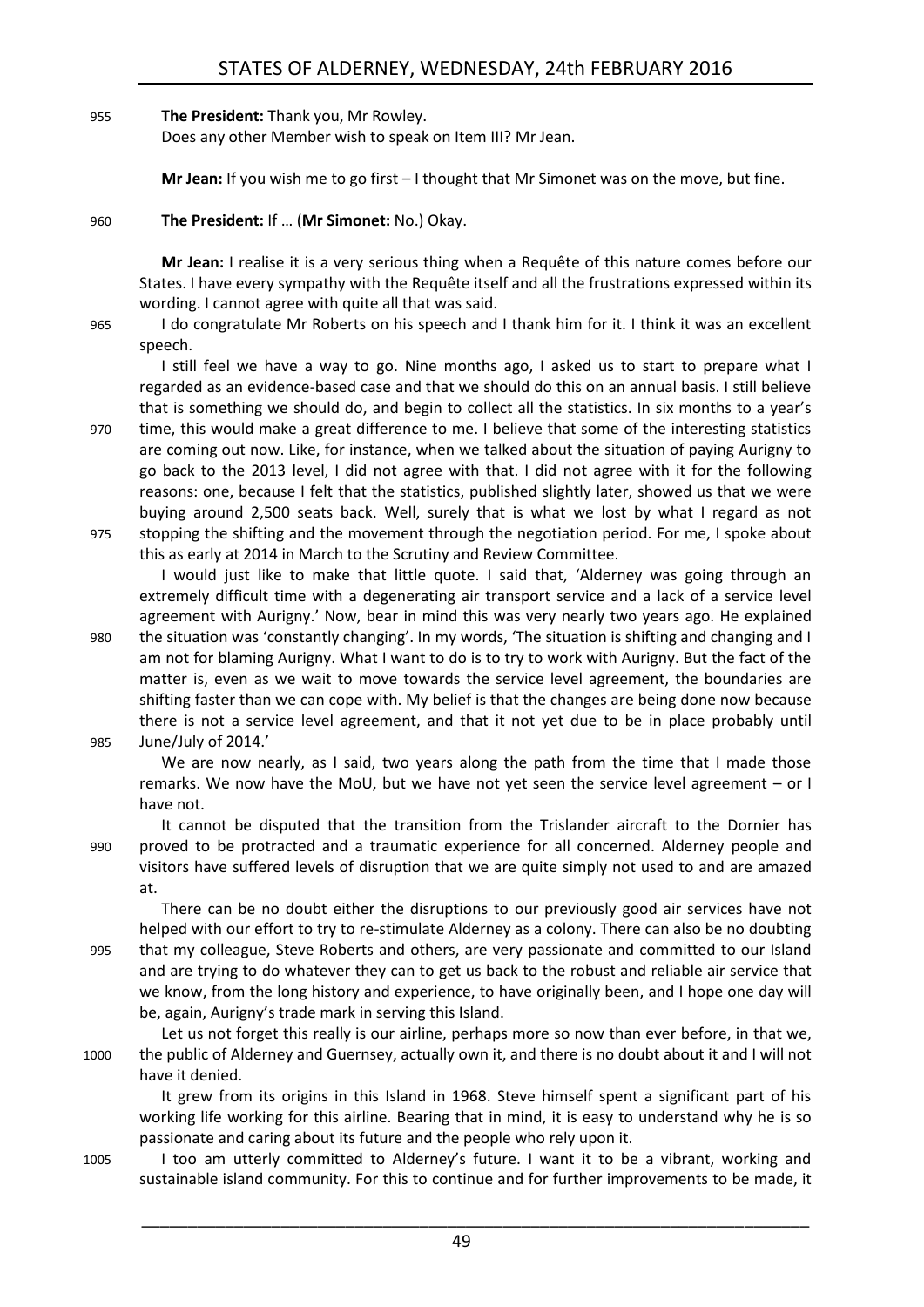is critical that we are served by an airline that understands those particular needs of this Island, and that is where a lot of the frustration lies. It has to have the resources and the backing to be able to deliver those needs. It is easy to criticise, and many of the problem we have experienced 1010 have resulted from information issued by Aurigny but which later proved to be over-optimistic. Perhaps the greatest error the company has made is to over-promise and then, for a whole host of reasons, to under-deliver.

For me, how I feel about the difficult circumstances to provide the best air services that we can for our Island, our community and our visitors, and the frustration that all of the 1015 negotiations have entailed, I am still – because I have not seen the service level agreement – cautious about this. We have just lost our ferry service. We have just lost Bumble Bee and there is only one show left on our road. One show – just one! It is because of that that I want us to take every opportunity that we can to continue the talking, to continue the dialogue. I actually did say in one conversation with Mark Darby, 'I have to continue to negotiate with you. It is 1020 imperative that I do. Even if we do not agree; even if we do not get on, I must continue to talk to find a way.'

I am hoping that tonight we either vote against this Requête or we simply take note of it  $$ and that is an observation to you, sir: that we simply take note of it and allow no vote.

In so doing, I believe that the achievement of the Requête is not dimmed and that the 1025 message is very firmly and clearly delivered. We have and we needed this opportunity to place on record our disappointment at the difficulties we have faced during this transition period and for a lot longer than that. But I also hope that, message delivered, a positive outcome will come from this evening's debate and that we will try to work in a much more collaborative fashion than we have in the recent past.

- 1030 The difficulties are not behind us I fully realise that and there is much negotiation ahead of us. I am told by some people that the service level agreement will help us to work out and negotiate through our difficulties. I say that we have to continue to try and do that. Actually, I would echo the words of States' Member Harvey, when he said that, 'If in six months' time, things have not improved …' – and by then he will have seen the final piece of the jigsaw; we will
- 1035 have seen the service level agreement; we will know whether we are getting a second brand new Dornier. If things, then, have not improved, like him, I would join towards a second Requête and I would certainly sign it. But at the moment it is, I feel, too early and too late, would be how I would describe it.
- 1040 **A Member:** That is clear!

1045

**Mr Jean:** And I thank you for giving me the time, sir.

**The President:** Thank you.

**Mr Harvey:** Mr President, point of information.

**The President:** Point of order?

1050 **Mr Harvey:** A point of information.

**The President:** Please.

**Mr Harvey:** If I may, just to clarify matters, because the names we call things can sometimes 1055 confuse. I, like Mr Jean, started off on the service level agreement thing. The Memorandum of Understanding we have is effectively the service level agreement. It does not have any legal status in law because effectively we would be suing ourselves as shareholders. What will be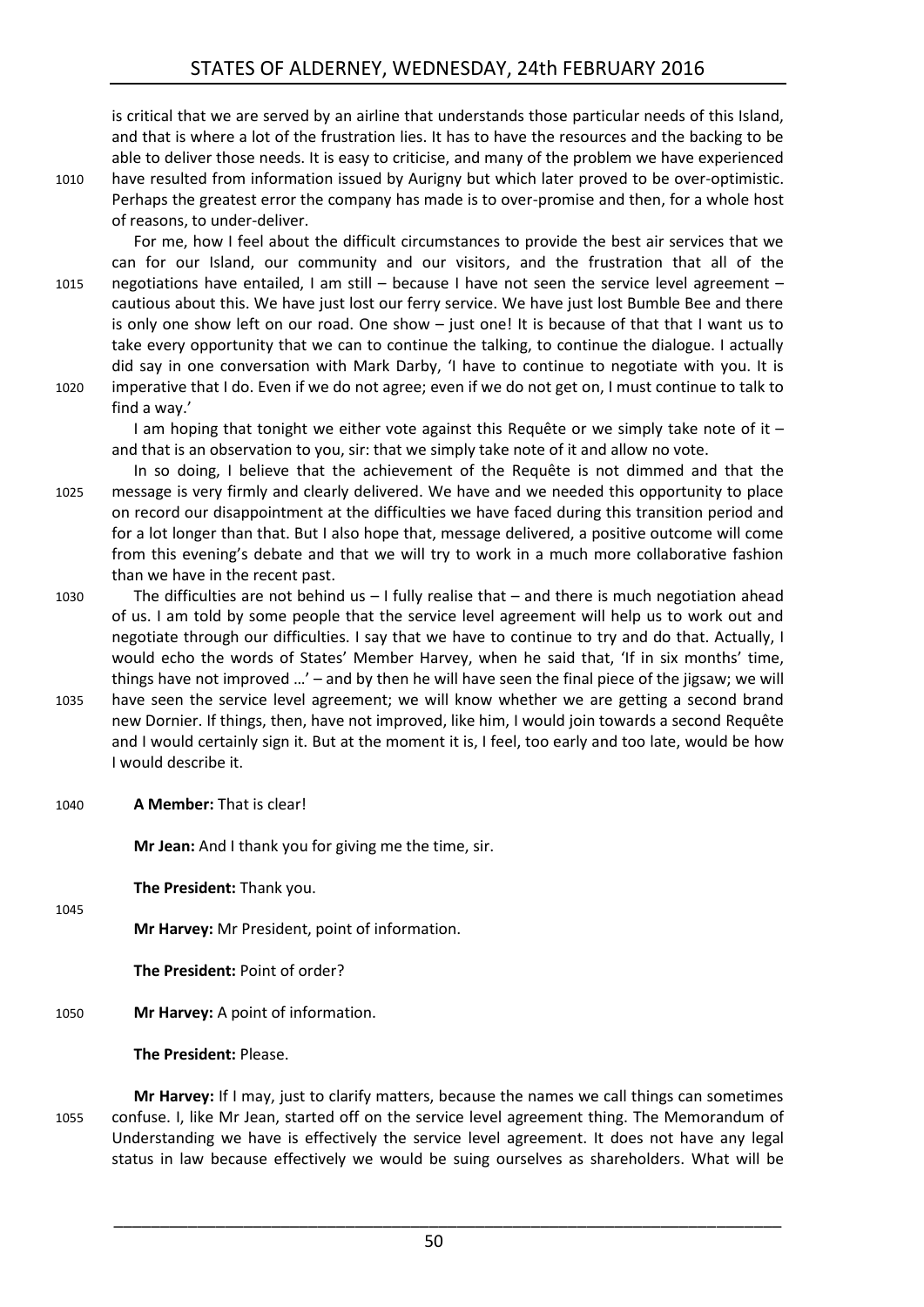different in due course is the public service obligation, which is an offering to the world as a whole and will have legal status.

1060

**The President:** Thank you very much. Mr Simonet, do you wish to speak now.

**Mr Simonet:** I am happy to do that, Mr President. Thank you, sir.

1065 Well, Mr President, I supported this Requête to again bring into clear focus my doubts about the ability of the current management of Aurigny to provide year round, adequate and reliable air links to Alderney. Over the past three years the continual disruption to our air links have impacted on every Island family, every business, every public service. It has undermined every initiative we have made to attract new businesses and new residents to strengthen our 1070 struggling economy.

For over 30 years Aurigny provided us with an exemplary service. It provided a regular, reliable scheduled service, including a direct flight to Jersey. It provided extra flights for peak tourism periods. It provided 24-hour Medevac services.

During those years it oversaw the introduction and transition of many different aircraft: 1075 Islanders, Trislanders, Twin Otters, Short 300s, Short 360s, Saabs and now ATRs – all this achieved seamlessly, without any disruption to the service.

Aurigny Air Services, the airline that carries our Island name was formed by the Island resident, Sir Derek Bailey in 1968. The first aircraft introduced was the Islander. This was quickly followed by the Trislander. Aurigny was the first commercial operator of this type of aircraft. 1080 How proud we all were to be associated with this outstanding airline.

So what has gone wrong? What has changed? In a phrase: the management.

Contrast the performance of the current management with that of the previous management. First, let us look at the comments made by the Scrutiny Committee in their independent review published in November last year – and I quote:

1085

The Committee remain unconvinced about the rigour of the aircraft selection process and were not presented with convincing evidence proving Dornier 228 to have been the correct choice.

Aurigny, by their own admission, made the decision to replace the Trislander with the Dornier before they had secured the availability of any Dornier aircraft. After months and months of delay and uncertainty, they finally completed the purchase of two second-hand Dorniers. I understand when these were seen by some aircraft technicians, they were described in the 1090 following manner – and they used what may be to some an unfamiliar technical term, 'antiquated junk'.

The Scrutiny Committee commented on the purchase of these aircraft as follows – and I quote:

Currently, two second-hand Dorniers have been secured to service the Alderney routes, but have suffered frequent problems leading to delays and cancellations with a service remaining supported by the Trislander.

1095 The Old Trislander that was supposed to be already put out to grass.

These second-hand Dorniers have experienced many technical difficulties since they were purchased and do not give me – or for that matter, few on Alderney – any confidence that they can fill the role for which they were purchased.

A new Dornier has since been purchased. So now there are three Dorniers: one new and two 1100 old second-hand ones, with restricted operational use. These are the aircraft that we are now expected to deliver a reliable scheduled air service.

This is like selecting a team to row across the Atlantic consisting of one able-bodied man, supported by two disabled geriatrics. *(Laughter)* Until and unless another new Dornier is added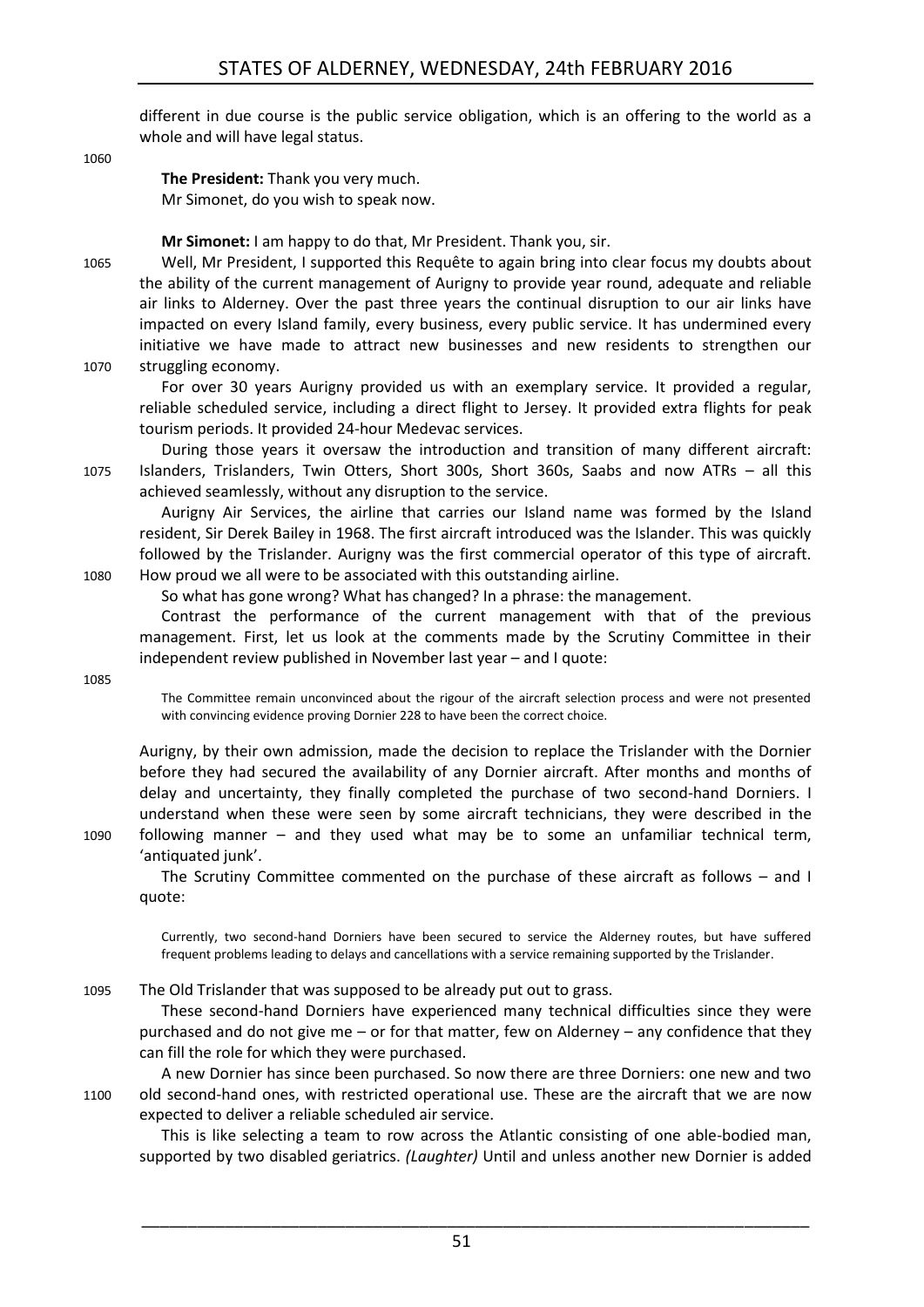to the fleet, we will not secure our lifeline air service – and I am talking about … That new one, if 1105 it has gone, it will not be here this year, so our service is unlikely to improve.

Whenever challenged, the Aurigny management resorts to spin, even inferring that this Requête is aimed, in part, at their staff. Well, how wrong! How disgraceful! How unworthy of them!

- They persistently refuse to acknowledge the serious problems caused to this Island by their 1110 flawed procurement decisions and subsequent unreliable service. They claim that Alderney receives special treatment not afforded to other passengers – can you believe it? They claim they are committed to providing the best possible air service. Really? Well, let them tell that to our tourist industry when their customers are repeatedly delayed or cancel their reservations. Tell that to our Island businesses who cannot get their staff to important off-Island meetings or
- 1115 their clients to on-Island meetings, or to those businesses that have relocated elsewhere, because with such unreliable air links the commercial risk is just too high. Tell that to the residents who can no longer rely on the delivery of their prescribed long-term medication. Tell that to our Medevac patients who have had urgent treatment delayed, and to those who have had to be transported to Guernsey by a lifeboat, and to those who have been stranded in
- 1120 airports after operations, unable to get back home. And in particular, to the seriously ill patient who had to rely on the good will of a passing helicopter to get him to Guernsey hospital when the airline failed him.

When you have done all that, I say to the Aurigny management, tell the Alderney States' Members why they should have any confidence in a management that has consistently failed in 1125 so many areas to secure our lifeline service.

Tonight I have heard a lot of Members speak and to me they are still suggesting we continue with the finger wagging, hot-air dialogue that has resulted in the service we have got now and is likely to continue for the next 12 months. (**A Member:** Hear, hear.) Shameful in my view!

#### 1130 **The President:** Thank you very much, Mr Simonet.

Does either of the two remaining Members wish to speak? Mr McDowall.

#### **Mr McDowall:** Yes, I will be very brief.

We started off three years ago with a dose of Doctor Jon Moulton's financial laxative for 1135 Aurigny: a cathartic experience which put a strain on the airline. We then had a – he is standing down, I understand, in March this year and I am assuming a new chairman is imminent.

Secondly, we had an ambiguous mandate from Treasury & Resources. The Treasury Minister is up for election this year and I would hope that there is a bit of electoral revenge in Guernsey. When a management has an ambiguous or uncertain mandate, when they do not get a clear 1140 mandate, the senior man should resign. That really would have put the shareholder under pressure.

But let me come to a couple of more practical things. The management has consistently failed to set and manage customer expectations. That is a prerequisite for any service business and they do not show any signs of doing that as yet. That is very damaging to the staff. The staff

1145 can only carry out their service when the expectations have been set and they know what they have to deliver. I feel very sorry for them.

I shall support the Requête and vote in favour of it. Thank you.

1150 **The President:** Thank you very much, Mr McDowall. That leaves Mr Birmingham. Do you wish to speak on this?

**Mr Birmingham:** Thank you, Mr President.

First I would like to echo a lot of what Members have said, actually thanking Steve for 1155 bringing this Requête forward. Myself and Steve, obviously, we used to work together many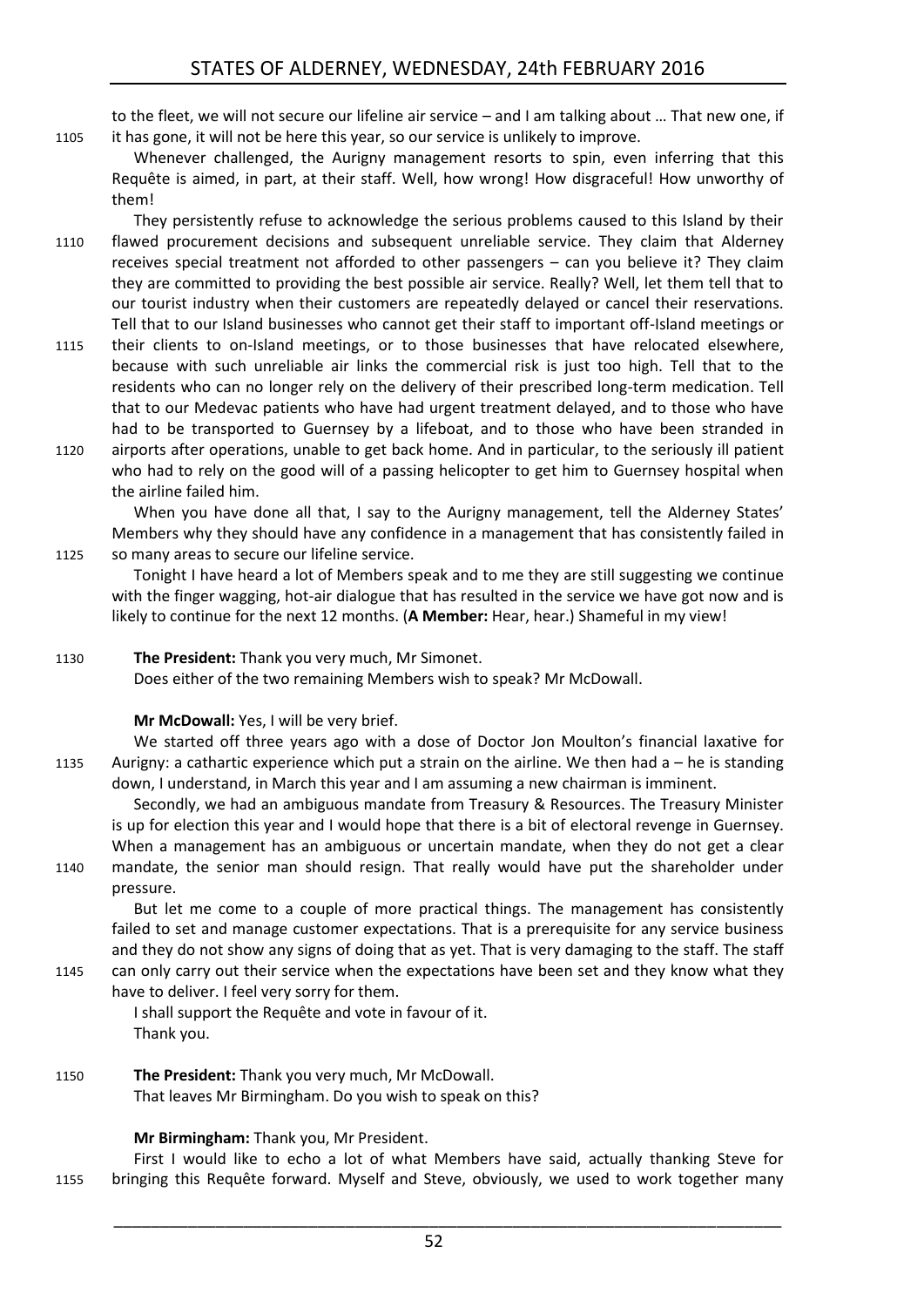years ago at Aurigny (**Mr Roberts:** We did.) so I completely understand his insight into the company. Also, I fully understand his passion on the subject as well.

In fact, I think it is fair to say that we have all got stories over the last 12 months, 18 months of issues that we have all had. Just taking my mother's position, my mother is diabetic and at 1160 one point there was a complete lack of insulin on the Island because of freight delays caused by Aurigny. I think it got to the point that over a two-week period, there was back delay in essential medicines. This is not acceptable.

But the first question that a responsible government should ask itself before it undertakes any action is, 'Does the proposed action improve the situation it is aimed at or make the 1165 situation worse?' Now, the issue of the Island's air transport links is a very emotive one, so I have tried to use this principle in considering the Requête before me.

For 18 months, the States of Guernsey Scrutiny Committee had undertaken a review of strategic air links and a whole chapter of that report published by their Committee is dedicated to Alderney. The Committee undertook a public meeting in Alderney as well, which allowed the 1170 Island to put forward their views and air grievances about air transport issues.

The fourth paragraph of the Requête suggests that it is the management of Aurigny's responsibility to undertake States of Guernsey air transport policy. The problem is, it is not; it is the job of the States of Guernsey, and it is a job that the States of Guernsey, as a body, has completely failed to do, particularly since it purchased Aurigny about 12 years ago. How do we 1175 know that? Well the Scrutiny Committee report basically tells us that the silo mentality of the Guernsey States' departments has led to a completely confused political message as to what the priorities of the airlines are supposed to be.

Unfortunately, this Requête effectively puts the blame for all Alderney's transport problems on the shoulders of the current management of Aurigny, and heaping all the blame on the 1180 current management avoids a few fundamental truths. I worked for Aurigny in the late 1990s and as far back as then the issue of replacement aircraft for the Trislanders was being raised. That is 20 years ago! To me, it is clear that management after management did not deal with this issue and the current management were left holding the baby, and unfortunately they keep dropping it. It is hard to have confidence in a management that seems to constantly be trying to 1185 kill its own child.

Has the Dornier replacement programme gone well? No, clearly it has not and, personally, I believe that the whole replacement programme was a panic measure when the Aurigny board realised that they did not have an aircraft capable of servicing Alderney beyond 2017, but to blame the current management for the systemic failure to address this problem over 20 years 1190 would be, in my view, completely wrong. Are they culpable? Yes, but it is not entirely their fault.

Now, Mr Rowley pinched my lines. I was going to say, 'This Requêtes chooses to shoot the monkey because we do not like the way it is dancing.' The problem is that the monkey does not know what dance it is supposed to be performing, and that is because the organ grinder is playing several different tunes all at the same time.

1195 The fault for this situation lies completely at the door of the States of Guernsey and its complete lack of any form of strategic air transport policy. In fact, I raised this very issue as long ago as 2012 in the Future Economic Planning document that I offered at that time. Such a policy is not the responsibility of the Aurigny management and you cannot blame them for the lack of one. For me, unfortunately, this Requête is aimed at the wrong target and crucially at the wrong 1200 time.

- So returning to the opening consideration: does the Requêtes improve the situation or make the situation worse? Clearly it does not improve the situation and perhaps it even weakens the States' negotiating position. There is no doubt that Alderney's air transport links are a fundamental issue in dealing with the economic problems that the Island currently faces.
- 1205 Everyone in Alderney understands these problems, but it seems that the concept of air links as economic enablers does not seem to register in same way in Guernsey as it does here.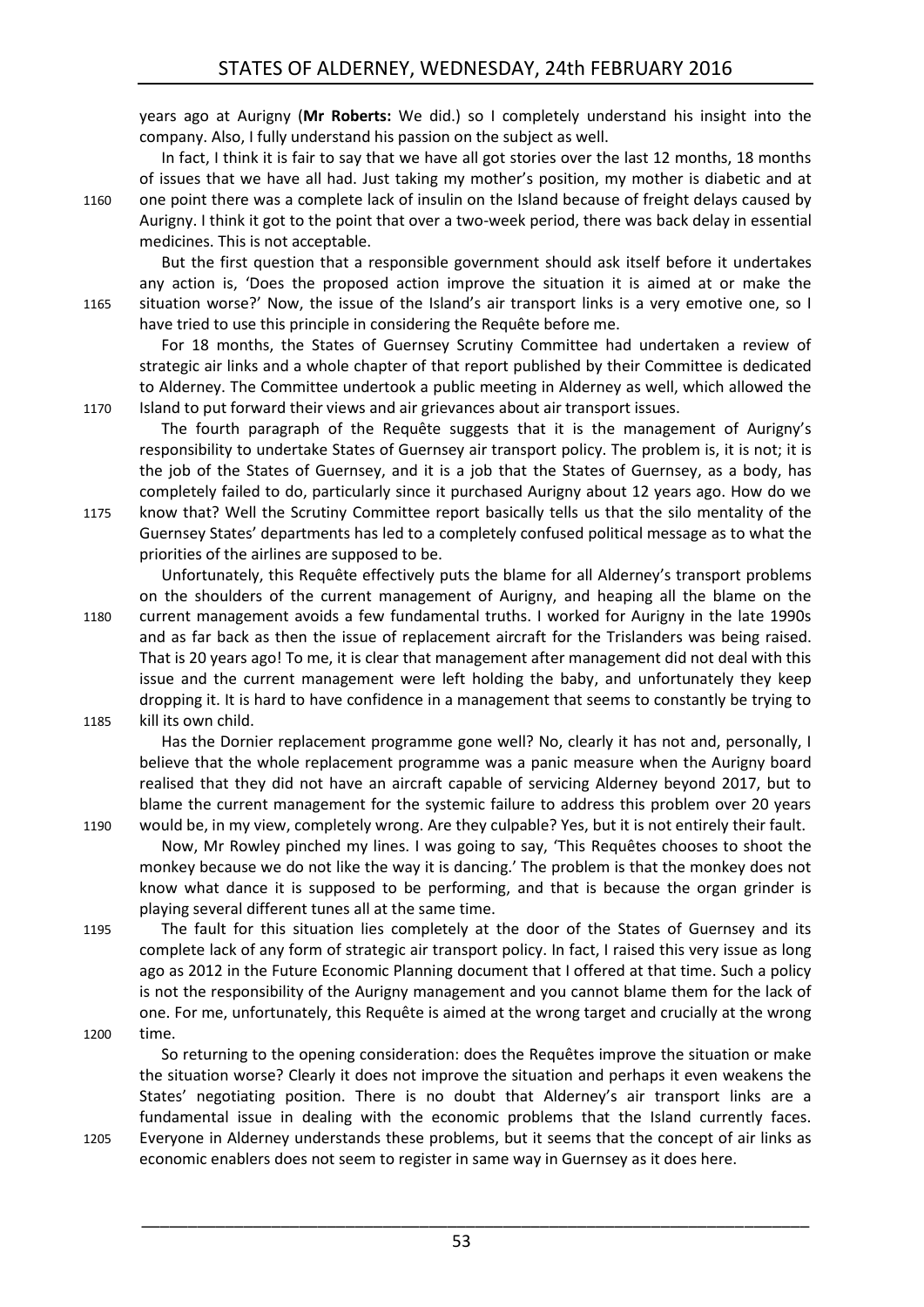Yes, the people of the Island are quite rightly angry about this situation, but the job of its States' Members is to take that anger, filter it, distil it and direct it to improve things for the better, not to pour petrol on the flames.

1210 The States of Alderney needs to be ensuring that we achieve a PSO that clearly defines the airline's responsibilities to the Island. Also, we need to continue lobbying the States of Guernsey in the strongest possible means for Aurigny to be operated as a community interest company, based around the concept that the airline is the economic enabler.

If a Requête with positive proposals such as those had been brought forward or that criticised 1215 the overall governance at Aurigny – which in fact Mr McDowall himself alluded to in remarks made to the press at the weekend, and in fact Mr Tugby even went on to blame T&R and PSD as partially responsible, almost arguing against his own Requêtes – then I would have supported it. Unfortunately, this just comes over as gesture.

At the present time, I cannot support this Requête and wish the signatories had curbed their 1220 enthusiasm, considered its contents better and then discussed it with all the States' Members to find a form of words that we all could have signed up to. I think it is a bit of a missed opportunity in that sense. But I am with Mr Harvey: yellow card, Aurigny management. Get your act together!

1225 **The President:** Thank you very much, Mr Birmingham.

Before we call the vote, just to answer your question, Mr Jean, it is not up to the President to change what is written within a Requête when it has been duly signed by four States' Members. Mr Greffier … Sorry, Mr Roberts, would you like to sum up?

#### 1230 **Mr Roberts:** Yes, I would like to sum up, Mr President, if I could.

The top management are charged with the task of providing an air link by the States of Guernsey. Aurigny then advise the States of Guernsey, which Guernsey accept because they are not in the business of running airlines. They do not know how to run an airline.

- I know a lot of you are uncomfortable with this, but I have sat with all of you and we have 1235 had meetings about Aurigny – all of us – and you have all said things about the management and how fed up you are with it and how you did not have confidence in it. So I am going to ask you every night in front of this night, in front of all the public, be honest … Be honest, all of you, each and every one of you. And this is my question to my Requête … This is what it is all about: the question. Do you have confidence in Aurigny? And vote *honestly* because I have heard this
- 1240 waffle for two years, 'It is not the right time.' Now is the time. Be honest, in front of the public. Thank you.

#### **The President:** Thank you very much, indeed.

Monsieur Greffier, would you please call the vote, which is in support of a motion of no 1245 confidence in the management of Aurigny.

#### **The Greffier:** Thank you, sir.

The States of Alderney are asked to support a vote of no confidence in the management of Aurigny Air Services.

#### 1250

*A vote was taken and the results were as follows:*

| FOR         |
|-------------|
| Mr Tugby    |
| Mr Simonet  |
| Mr McDowall |
| Mr Roberts  |
|             |

**AGAINST** Mr Birmingham Mr Jean Mr Harvey Mr Rowley Mrs Paris Mr McKinley

**ABSTAINED** None